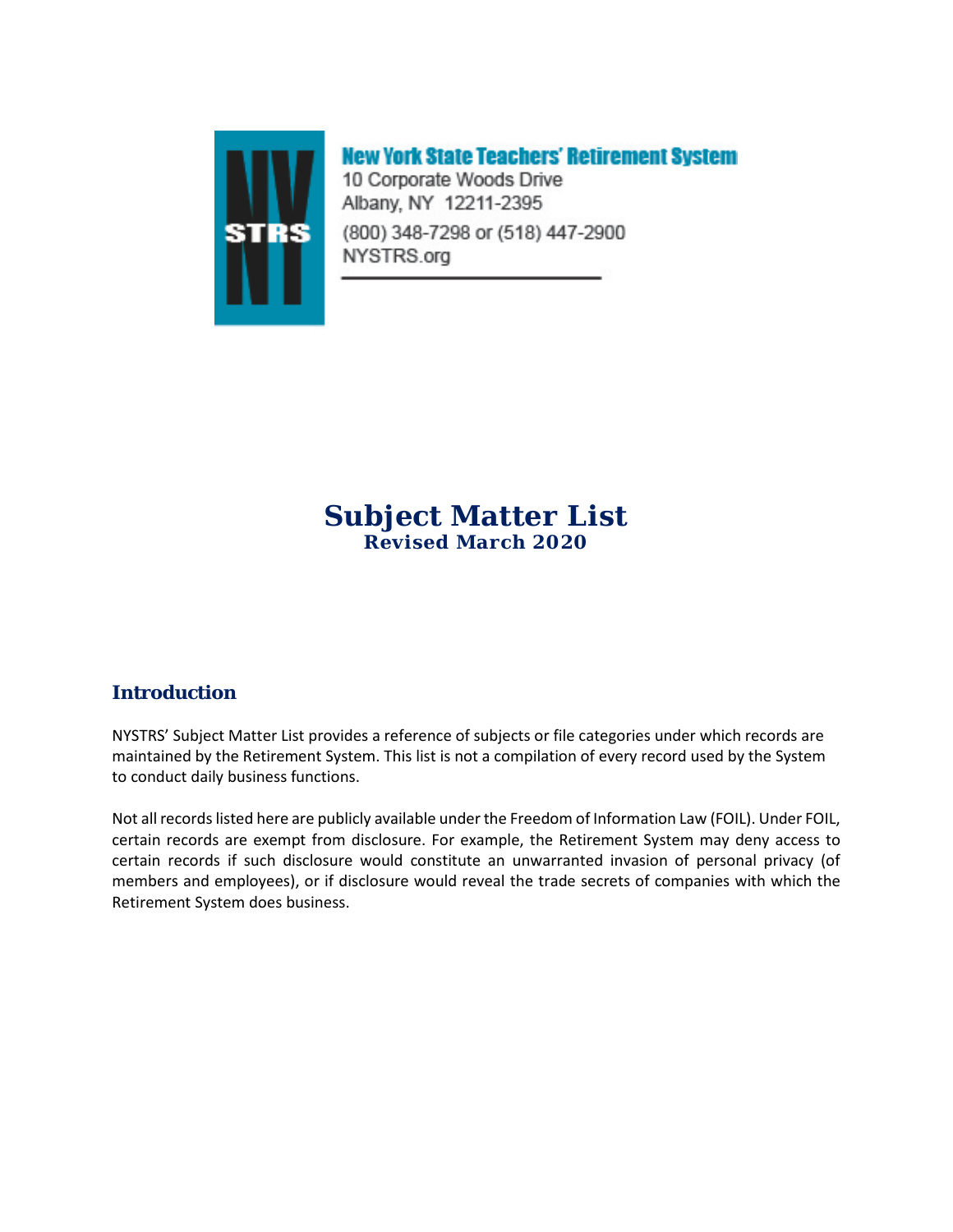# **TABLE OF CONTENTS**

# **Department Page**

| 3  |
|----|
| 3  |
|    |
|    |
| 5  |
| 6  |
| 10 |
| 11 |
| 11 |
| 14 |
| 21 |
|    |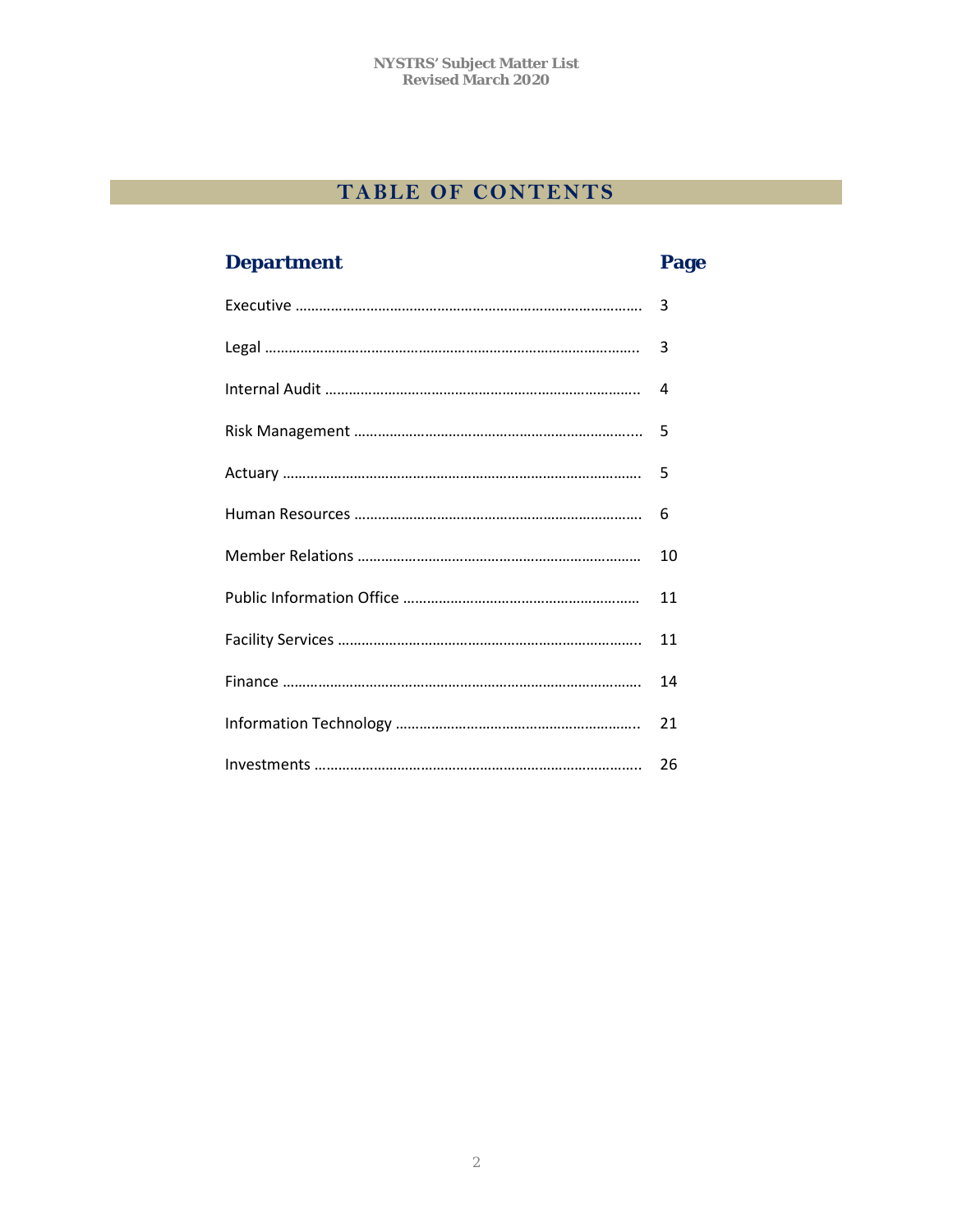| Executive    |                                                                                                                                                                                                                                                         |
|--------------|---------------------------------------------------------------------------------------------------------------------------------------------------------------------------------------------------------------------------------------------------------|
| <b>EX-01</b> | <b>Board Member Minutes/Financial Committee Records</b>                                                                                                                                                                                                 |
|              | <b>Description:</b> Agenda, Board meeting minutes, reports, action items and associated<br>documents/materials, including the Board Financial Committee records/reports<br>generated for Board meetings.                                                |
|              | Retention: 20 years in office after end of calendar year.                                                                                                                                                                                               |
|              | Final Disposition: Transfer to NYSTRS digital archives.                                                                                                                                                                                                 |
| <b>EX-02</b> | <b>Special Studies</b>                                                                                                                                                                                                                                  |
|              | <b>Description:</b> Background material, data and information and the final reports related to<br>special studies, surveys or analysis of retirement plans, payout distributions, actuarial<br>analysis and other matters/issues concerning the System. |
|              | <b>Retention:</b> 30 years in office after the end of the year of completion of<br>study/survey/analysis.                                                                                                                                               |
|              | <b>Final Disposition:</b> Transfer to NYSTRS digital archives.                                                                                                                                                                                          |
| <b>EX-03</b> | <b>Subject and Correspondence Files</b>                                                                                                                                                                                                                 |
|              | Description: Records, correspondence, memos, reports and associated material<br>concerning various subjects/topics related to the administration of the System.                                                                                         |
|              | Retention: 15 years in office.                                                                                                                                                                                                                          |
|              | Final Disposition: Transfer to NYSTRS digital archives.                                                                                                                                                                                                 |
| <b>EX-04</b> | <b>Chronological Files</b>                                                                                                                                                                                                                              |
|              | Description: Copies of correspondence/letters sent from the Executive Director's office.                                                                                                                                                                |
|              | Retention: 5 years in office.                                                                                                                                                                                                                           |
|              | Final Disposition: Transfer to NYSTRS digital archives.                                                                                                                                                                                                 |

| Legal   |                                                                                     |
|---------|-------------------------------------------------------------------------------------|
| $LG-01$ | <b>Litigation Files</b>                                                             |
|         |                                                                                     |
|         | Description: Legal decision and all correspondence relevant to the particular case. |
|         | Chronological record of history for the NYSTRS litigation.                          |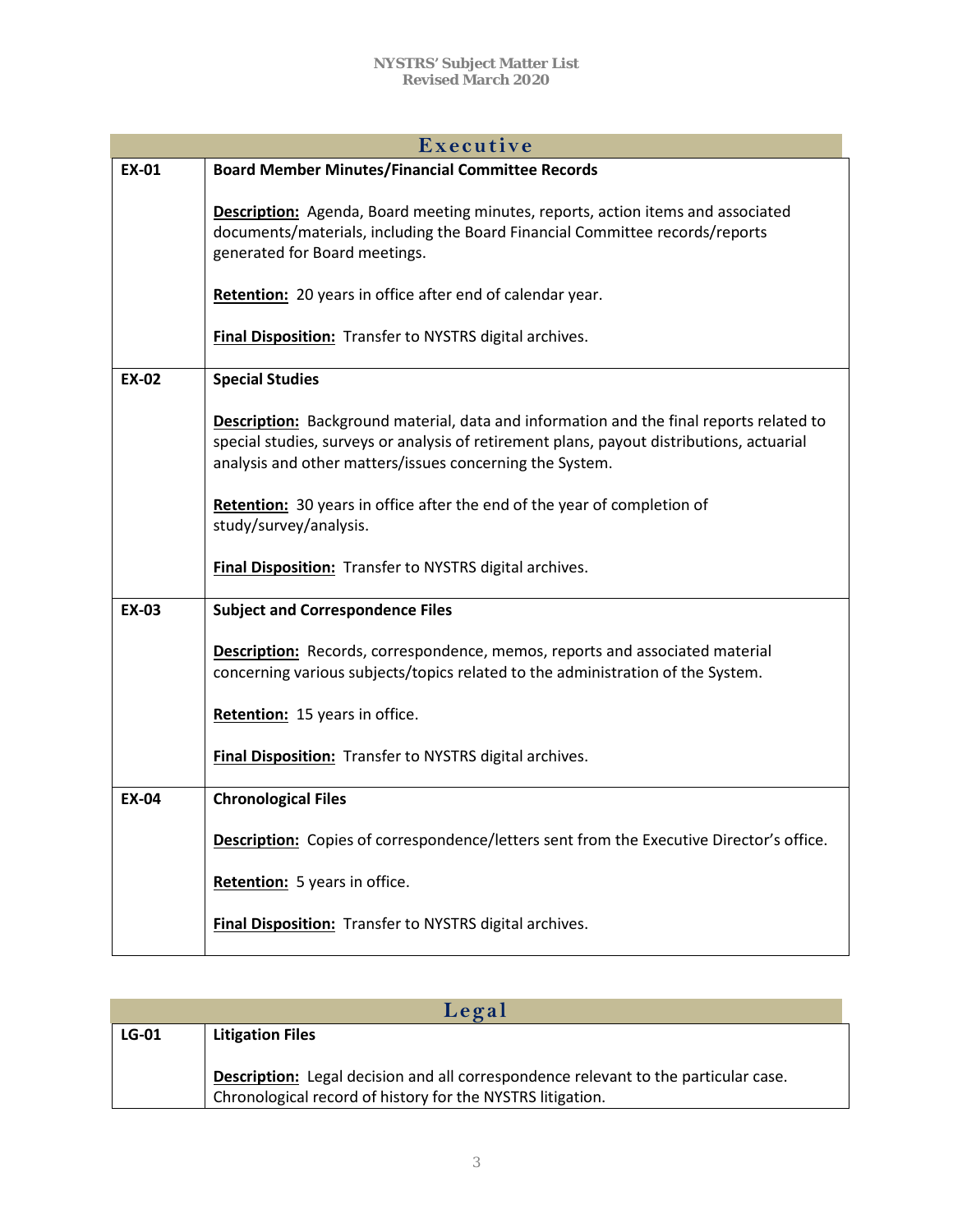|              | Retention: 10 years after case closure.                                                                                                                                                                                                                                                                                    |
|--------------|----------------------------------------------------------------------------------------------------------------------------------------------------------------------------------------------------------------------------------------------------------------------------------------------------------------------------|
| $LG-02$      | <b>Chronological Files</b>                                                                                                                                                                                                                                                                                                 |
|              | <b>Description:</b> Dated record of correspondence sent from the Legal Department.                                                                                                                                                                                                                                         |
|              | Retention: 10 years after documents are superseded or obsolete.                                                                                                                                                                                                                                                            |
| <b>LG-03</b> | <b>Information Inquiries and Requests for Records</b>                                                                                                                                                                                                                                                                      |
|              | Description: Letters, memoranda, telephone logs, copies of responses, and related<br>records that document requests for information from the public, organizations, and other<br>agencies, excluding formal requests filed under the Freedom of Information Law (FOIL).                                                    |
|              | Retention: 1 year.                                                                                                                                                                                                                                                                                                         |
| <b>LG-04</b> | <b>Subject Matter List</b>                                                                                                                                                                                                                                                                                                 |
|              | <b>Description:</b> Agency copies of subject matter lists, lists of record systems, or file<br>categories prepared pursuant to the Freedom of Information Law.                                                                                                                                                             |
|              | Retention: 3 years.                                                                                                                                                                                                                                                                                                        |
| <b>LG-05</b> | Freedom of Information Law (FOIL) Requests and Appeals                                                                                                                                                                                                                                                                     |
|              | <b>Description:</b> Copies of FOIL requests, appeals and agency responses.                                                                                                                                                                                                                                                 |
|              | Retention: 2 years.                                                                                                                                                                                                                                                                                                        |
| <b>LG-06</b> | <b>Personal Privacy Impact Statements</b>                                                                                                                                                                                                                                                                                  |
|              | <b>Description:</b> Copies of privacy impact statements and notices filed by agencies with the<br>Committee on Open Government in compliance with the Personal Privacy Protection Law<br>listing records and systems which contain personally identifiable information and<br>indicating their impact on personal privacy. |
|              | Retention: 6 months after new one is issued.                                                                                                                                                                                                                                                                               |

| Internal Audit |                                                                                       |
|----------------|---------------------------------------------------------------------------------------|
| <b>IA-01</b>   | <b>Audit Reports and Work Papers</b>                                                  |
|                | <b>Description:</b> Record series consists of documentation to support audit results. |
|                | Retention: Destroy 7 years after completion of audit.                                 |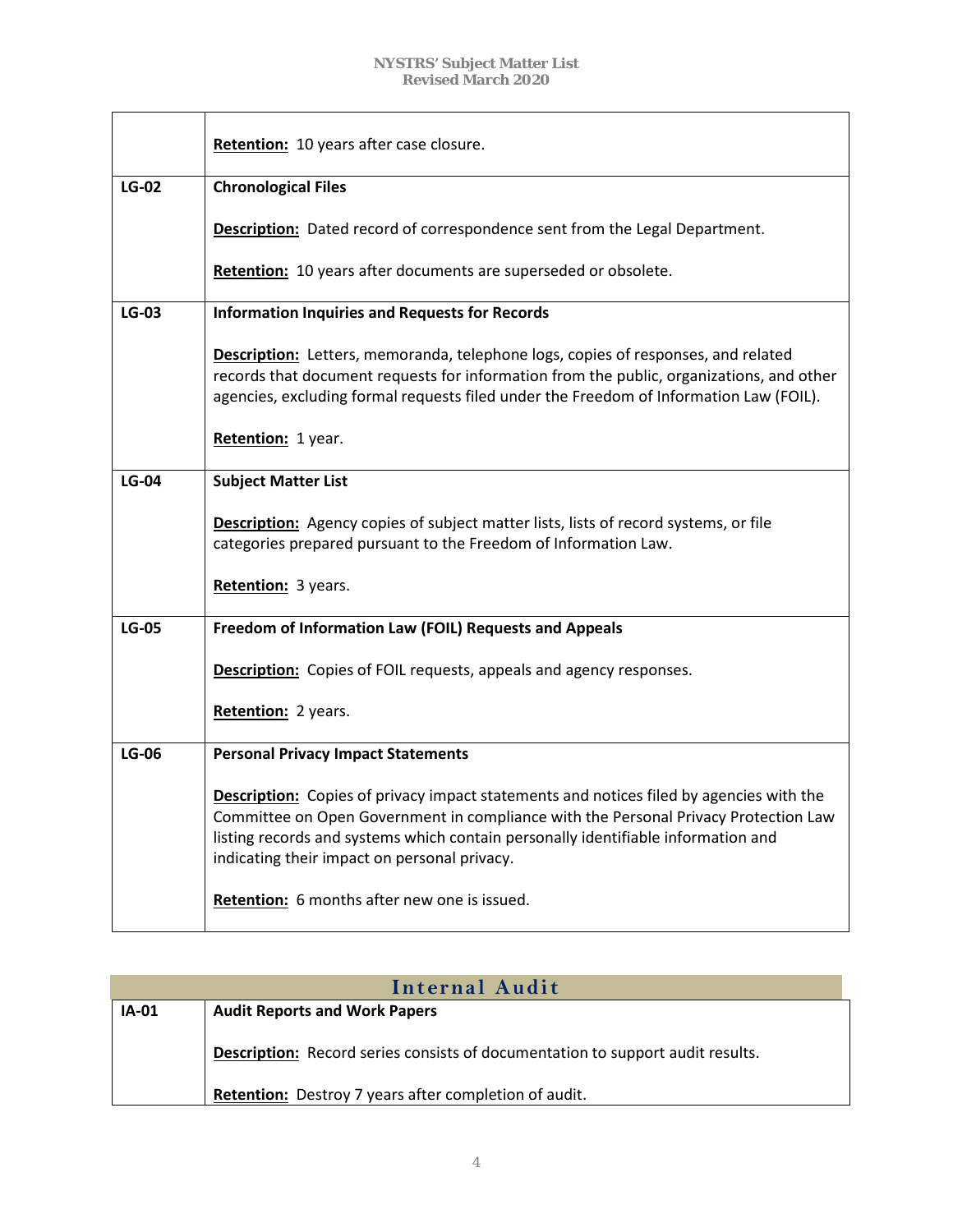| <b>IA-02</b> | <b>Administrative Reference Material</b>                                                                                                      |
|--------------|-----------------------------------------------------------------------------------------------------------------------------------------------|
|              | Description: Includes copies of Board minutes, copies of contracts, copies of reports from<br>investment managers and general correspondence. |
|              | Retention: Destroy 7 years after documents are superseded or become obsolete.                                                                 |

| <b>Risk Management</b> |                                                                                                                                                                  |
|------------------------|------------------------------------------------------------------------------------------------------------------------------------------------------------------|
| <b>RM-01</b>           | <b>Insurance Portfolio Files</b>                                                                                                                                 |
|                        | <b>Description:</b> Records related to insurance activity and coverage (i.e., casualty, liability,<br>and property insurance), as well as workers' compensation. |
|                        | Retention: 6 years after expiration of policy.                                                                                                                   |

| Actuary      |                                                                                                                                                                   |
|--------------|-------------------------------------------------------------------------------------------------------------------------------------------------------------------|
| <b>AC-01</b> | <b>Option Factors/Domestic Relations Orders</b>                                                                                                                   |
|              | <b>Description:</b> Calculations of non-standard options as requested by the Member Relations<br>department.<br>Retention: 10 years.                              |
| AC-02        | <b>Fiscal Notes for Legislative Proposals</b>                                                                                                                     |
|              | Description: Research material used to calculate the estimated cost of new legislation.<br>This includes the cost to administer or fund the proposed legislation. |
|              | Retention: 10 years.                                                                                                                                              |
| AC-03        | <b>Legislative Changes</b>                                                                                                                                        |
|              | <b>Description:</b> Reference materials regarding legislative changes.<br>Retention: 10 years.                                                                    |
|              |                                                                                                                                                                   |
| <b>AC-04</b> | <b>Actuarial Valuations for Employer Contribution Rates</b>                                                                                                       |
|              | Description: Actuarial valuations that result in the Employer Contribution Rate.                                                                                  |
|              | Retention: 10 years.                                                                                                                                              |
| <b>AC-05</b> | <b>Application Development Project File</b>                                                                                                                       |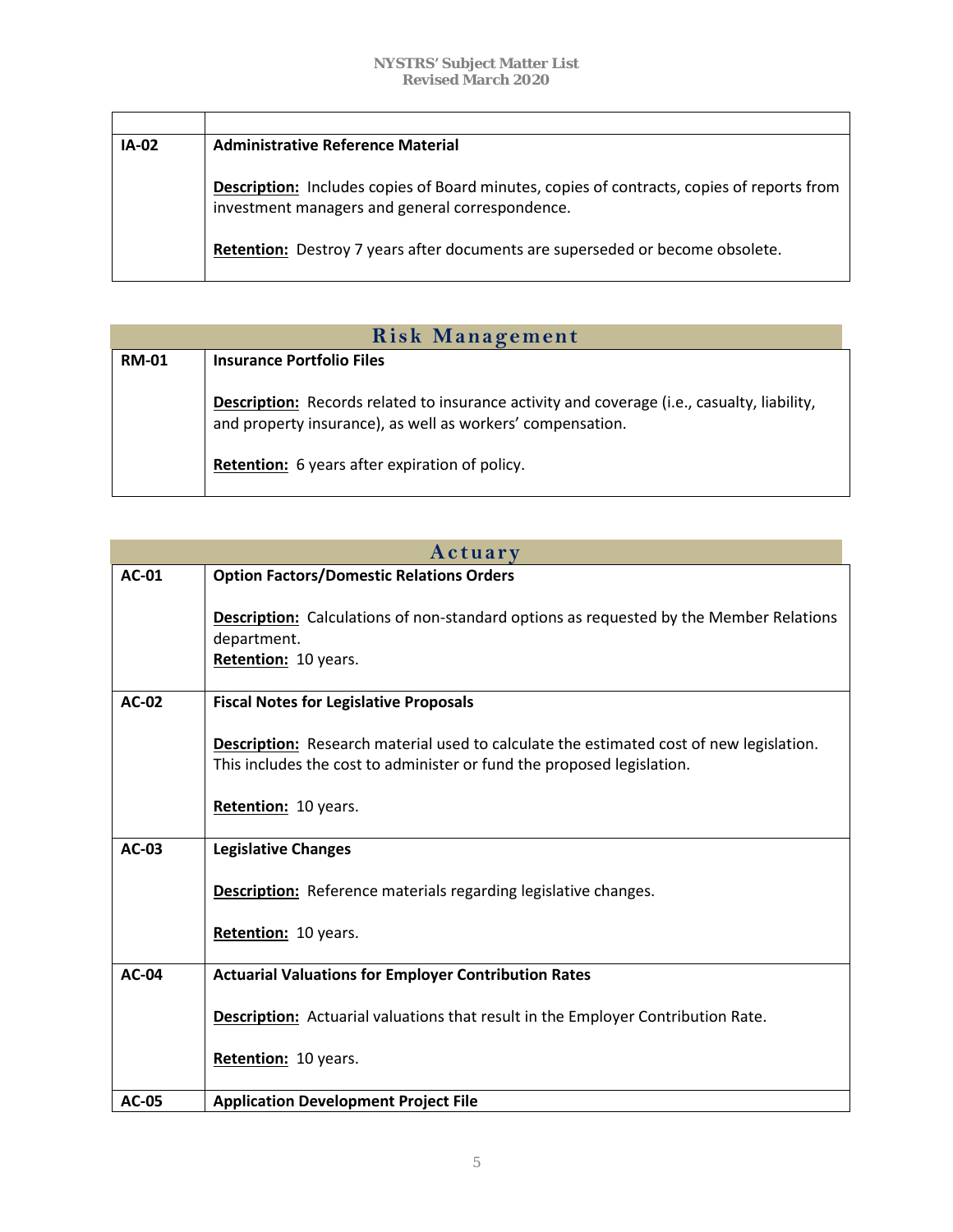|              | <b>Description:</b> Records created and used in the development, redesign or modification of<br>an automated system or application.                                                                                                             |
|--------------|-------------------------------------------------------------------------------------------------------------------------------------------------------------------------------------------------------------------------------------------------|
|              | <b>Retention:</b> 3 years after completion of the project.                                                                                                                                                                                      |
| AC-06        | <b>Audit Information</b>                                                                                                                                                                                                                        |
|              | <b>Description:</b> Financial statement audit information by year of audit, actuarial replication<br>audit information by year of audit, and Department of Financial Services annual filings and<br>quinquennial reviews.                       |
|              | Retention: 10 years.                                                                                                                                                                                                                            |
| <b>AC-07</b> | <b>Actuarial Assumptions</b>                                                                                                                                                                                                                    |
|              | <b>Description:</b> Assumption information by valuation year, including reports for those years<br>when a change of assumptions is recommended.                                                                                                 |
|              | Retention: 10 years.                                                                                                                                                                                                                            |
| $AC-08$      | <b>Reports, Requests for Information, Correspondence</b>                                                                                                                                                                                        |
|              | <b>Description:</b> Reports by, or about, the New York State Teachers' Retirement System,<br>miscellaneous reports and studies, requests for information, GASB (Government<br>Accounting Standard Board) materials, questionnaires and surveys. |
|              | Retention: 10 years.                                                                                                                                                                                                                            |

| <b>Human Resources</b> |                                                                                                                                                                                                                              |
|------------------------|------------------------------------------------------------------------------------------------------------------------------------------------------------------------------------------------------------------------------|
| <b>HR-01</b>           | <b>Personnel History File</b>                                                                                                                                                                                                |
|                        | <b>Retention:</b> 6 years after employee's separation from agency.                                                                                                                                                           |
| <b>HR-02</b>           | <b>Employee Time Records</b>                                                                                                                                                                                                 |
|                        | <b>Retention:</b> 3 years after fiscal year of date of last entry.                                                                                                                                                           |
| <b>HR-03</b>           | <b>Summary Reports Regarding Personnel/Payroll Action</b>                                                                                                                                                                    |
|                        | <b>Description:</b> Statistical/narrative reports used for operational/planning purposes,<br>including reports for vacancy, nonpermanent positions, payroll additions/separations,<br>probation and performance evaluations. |
|                        | Retention: Destroy after updated/suspended or no longer needed.                                                                                                                                                              |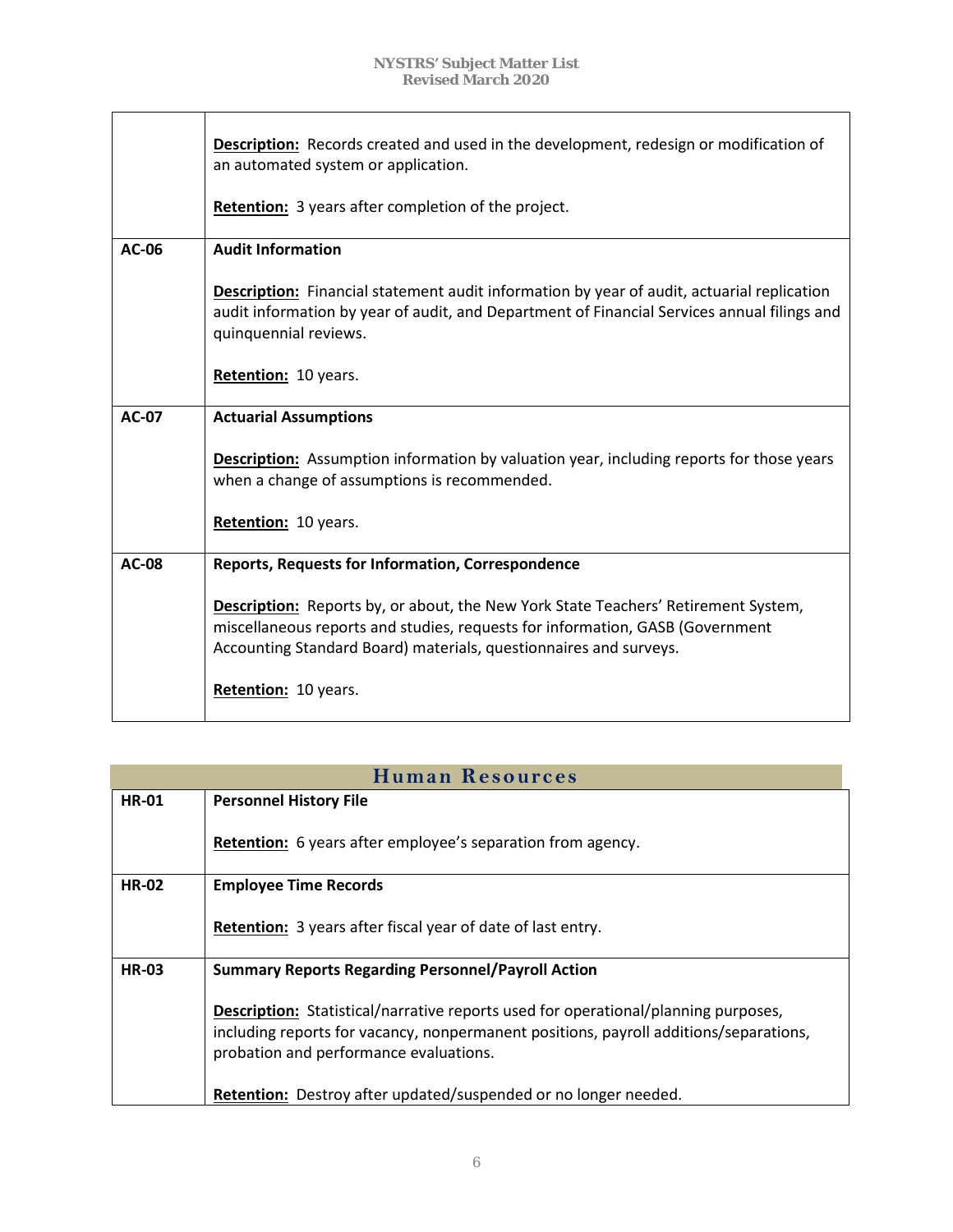| <b>HR-04</b>  | <b>Human Resource Subject and Correspondence Files</b>                                                                                                                                                                                                                                                                                 |
|---------------|----------------------------------------------------------------------------------------------------------------------------------------------------------------------------------------------------------------------------------------------------------------------------------------------------------------------------------------|
|               | <b>Retention:</b> Destroy when obsolete or suspended.                                                                                                                                                                                                                                                                                  |
|               |                                                                                                                                                                                                                                                                                                                                        |
| <b>HR-05</b>  | <b>Employment Inquiry Files</b>                                                                                                                                                                                                                                                                                                        |
|               | <b>Description:</b> Applications, resumes and other records for employment consideration.                                                                                                                                                                                                                                              |
|               | Retention: For employees who are hired, transfer records to Personnel History folder. All<br>others destroy 4 years from specific personnel action or vacancy.                                                                                                                                                                         |
| <b>HR-06</b>  | <b>Employment Eligibility Verification Forms</b>                                                                                                                                                                                                                                                                                       |
|               | Description: Immigration/Naturalization Service form I-9 for all employees hired after<br>November 6, 1986 verifying U.S. citizenship or legally authorized to work in the U.S.                                                                                                                                                        |
|               | <b>Retention:</b> Destroy 3 years after the date of hire or 1 year after employment is<br>terminated, whichever is later.                                                                                                                                                                                                              |
| <b>HR-07a</b> | <b>Classification Files</b>                                                                                                                                                                                                                                                                                                            |
|               | <b>Description:</b> Records of position classification and allocations for all Teachers' Retirement<br>System job titles. Documents generally include correspondence, background material,<br>and requests to set up new or reclassify positions; duty statements and associated<br>material.                                          |
|               | Retention: 10 years after position/title is reclassified, reallocated or eliminated,<br>whichever comes first.                                                                                                                                                                                                                         |
|               | Note: Review periodically and purge material no longer needed.                                                                                                                                                                                                                                                                         |
| <b>HR-07b</b> | <b>Salary History and Title Folder Files</b>                                                                                                                                                                                                                                                                                           |
|               | <b>Description:</b> Salary history records and information for active and abolished titles,<br>including title establishment, reclassification, reallocation, elimination and other<br>connected actions. Included are all titles used by the agency, examination<br>announcements, standards, qualifications and associated material. |
|               | Retention: 10 years after position/title is reclassified, reallocated or eliminated,<br>whichever comes first.                                                                                                                                                                                                                         |
|               | Note: Non-essential material can be destroyed when title is revised.                                                                                                                                                                                                                                                                   |
|               | <b>Final Disposition:</b> Transfer to Archives.                                                                                                                                                                                                                                                                                        |
| <b>HR-08</b>  | <b>Centralized Eligible List Certification Files</b>                                                                                                                                                                                                                                                                                   |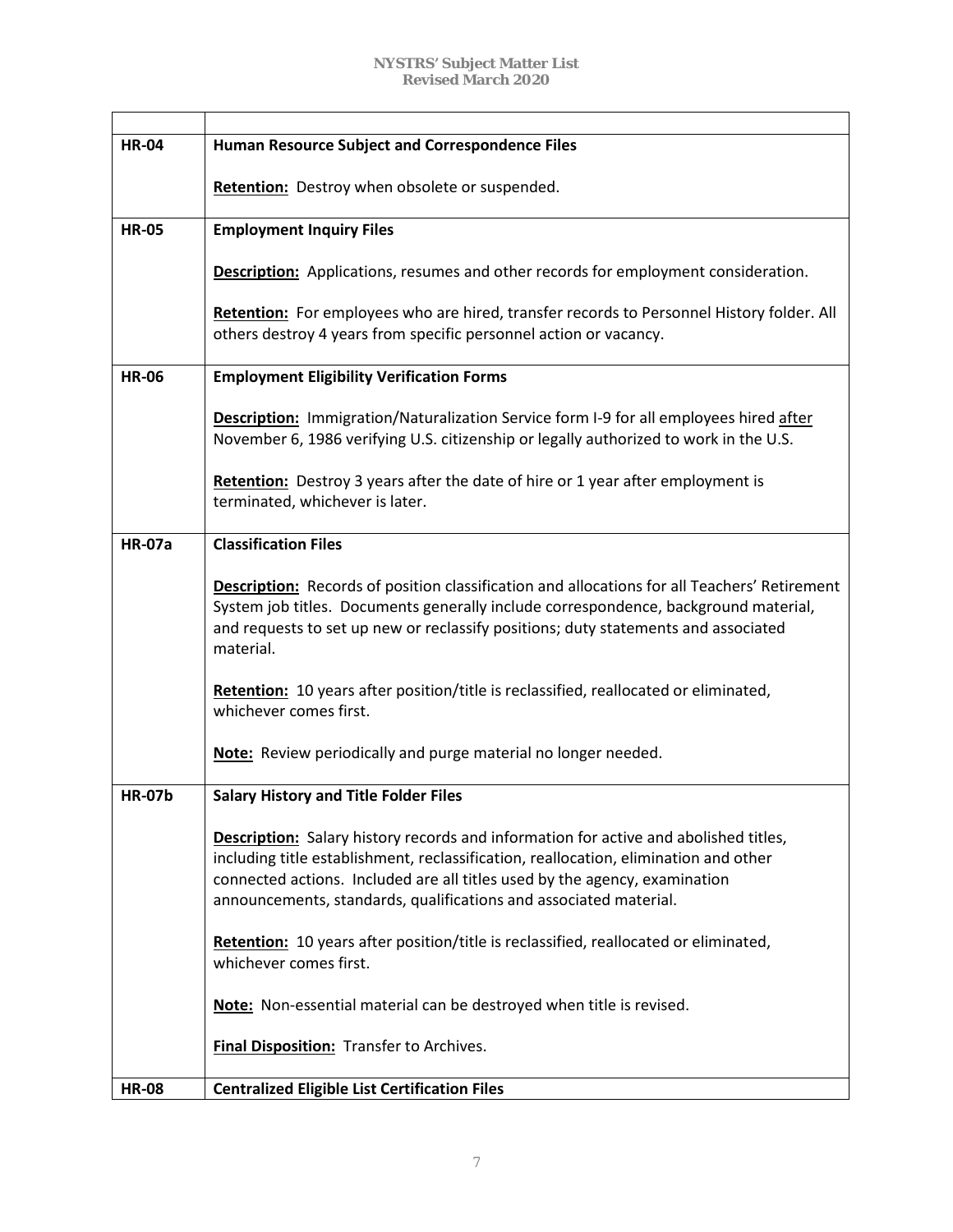|               | <b>Description:</b> Copies of DCS certified eligible lists, canvass letters, responses to canvasses,<br>and other records related to availability canvasses for appointment. Usually for job titles<br>common to more than one agency.<br>Retention: 4 years after personnel action completed. |
|---------------|------------------------------------------------------------------------------------------------------------------------------------------------------------------------------------------------------------------------------------------------------------------------------------------------|
| <b>HR-09</b>  | <b>Decentralized Eligible List Certification Files</b>                                                                                                                                                                                                                                         |
|               |                                                                                                                                                                                                                                                                                                |
|               | Description: Agency certified eligible lists, canvass letters, responses to canvass letters,<br>and other records related to availability canvasses for appointment. Usually for job titles<br>unique to an agency.                                                                            |
|               | Retention: 4 years after expiration of decentralized eligible list.                                                                                                                                                                                                                            |
| <b>HR-10</b>  | <b>Examination Development Files</b>                                                                                                                                                                                                                                                           |
|               | <b>Retention:</b> 1 year after the subsequent examination is developed or the title is<br>eliminated, whichever comes first.                                                                                                                                                                   |
| <b>HR-11</b>  | <b>Health Insurance Files</b>                                                                                                                                                                                                                                                                  |
|               | Retention: 6 years after employee insurance eligibility ceases or employee separates<br>from agency.                                                                                                                                                                                           |
| <b>HR-12</b>  | <b>Retirement Benefits File</b>                                                                                                                                                                                                                                                                |
|               | Retention: 1 year after the completion of retirement processing or upon separation from<br>agency.                                                                                                                                                                                             |
| <b>HR-13a</b> | <b>Workers' Compensation Files (Allowed)</b>                                                                                                                                                                                                                                                   |
|               | Retention: 18 years after the injury or illness (including basic records).                                                                                                                                                                                                                     |
|               | Other: Or 8 years after the final payment of the award, whichever occurs later.                                                                                                                                                                                                                |
| <b>HR-13b</b> | <b>Workers' Compensation Files (Disallowed)</b>                                                                                                                                                                                                                                                |
|               | Retention: 7 years after the injury or illness (in office).                                                                                                                                                                                                                                    |
|               | Other: Destroy injury/illness records after 18 years.                                                                                                                                                                                                                                          |
| <b>HR-13c</b> | <b>Injury and Illness Records</b>                                                                                                                                                                                                                                                              |
|               | Retention: 18 years after the injury or illness.                                                                                                                                                                                                                                               |
| <b>HR-14</b>  | <b>Bi-weekly Payroll Processing Records</b>                                                                                                                                                                                                                                                    |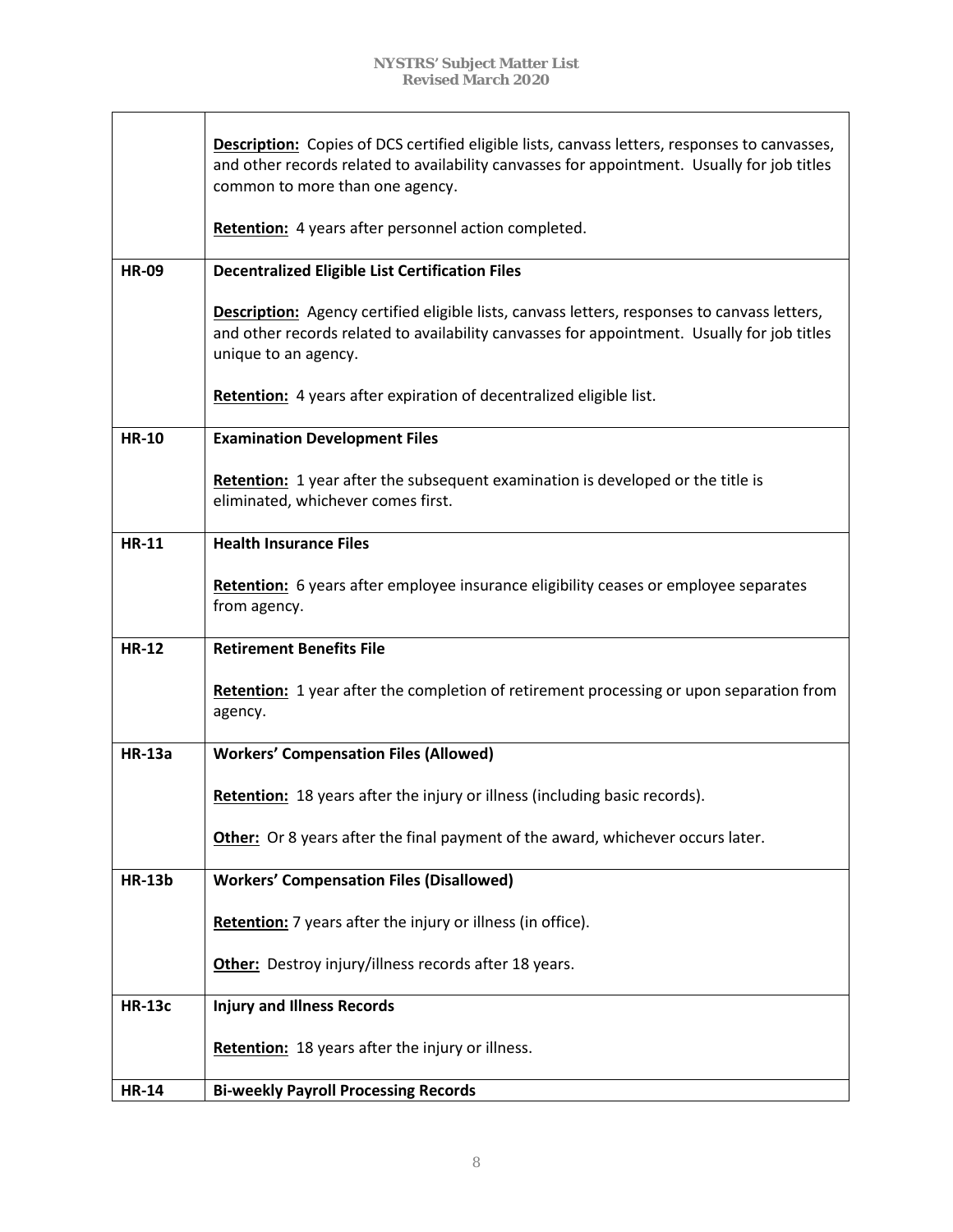|               | <b>Retention:</b> 3 years after the end of the fiscal year after accurate payroll update.                                                                                                                                                                                                                                                                                                        |
|---------------|--------------------------------------------------------------------------------------------------------------------------------------------------------------------------------------------------------------------------------------------------------------------------------------------------------------------------------------------------------------------------------------------------|
| <b>HR-15</b>  | <b>Tuition Reimbursement Program Records</b>                                                                                                                                                                                                                                                                                                                                                     |
|               | <b>Description:</b> Records include applications, coursework related to determinations,<br>reimbursement computation forms, and all other associated records.                                                                                                                                                                                                                                    |
|               | Retention: 3 years after reimbursement is paid to employee or application is rejected.                                                                                                                                                                                                                                                                                                           |
| <b>HR-16</b>  | <b>Budget Request Files</b>                                                                                                                                                                                                                                                                                                                                                                      |
|               | <b>Description:</b> Records created and used by managers to develop budget requests,<br>including cost statements, estimates, justifications, narrative statements, spreadsheets,<br>background material for submission to agency budget office.                                                                                                                                                 |
|               | <b>Retention:</b> 1 year after the end of the fiscal year covered by the budget request.                                                                                                                                                                                                                                                                                                         |
| <b>HR-17a</b> | <b>Affirmative Action Subject Files</b>                                                                                                                                                                                                                                                                                                                                                          |
|               | <b>Description:</b> Correspondence, memoranda, copies of reports, articles, policies and<br>procedures, copies of regulations and related materials arranged by subject used to<br>administer an agency Affirmative Action program on topics of recruitment, career<br>planning, community relations, discrimination and sexual harassment, cultural diversity<br>and reasonable accommodations. |
|               | Retention: 3 years after creation or when superseded, whichever occurs later.                                                                                                                                                                                                                                                                                                                    |
| <b>HR-17b</b> | <b>Affirmative Action Grievance/Complaint Files</b>                                                                                                                                                                                                                                                                                                                                              |
|               | <b>Description:</b> Agency copies of grievances by employees that generally include<br>complaints, agency responses and decisions.                                                                                                                                                                                                                                                               |
|               | Retention: 3 years after final resolution of grievance and execution of any stipulation.                                                                                                                                                                                                                                                                                                         |
| <b>HR-17c</b> | <b>Affirmative Action Training Records</b>                                                                                                                                                                                                                                                                                                                                                       |
|               | <b>Description:</b> Records and documentation of training provided employees on affirmative<br>action, equal opportunity, sexual harassment, and related human rights policies. These<br>records document content of training course and participation of agency staff.                                                                                                                          |
|               | Retention: 6 years after completion of training session or discontinuance of specific<br>course.                                                                                                                                                                                                                                                                                                 |
| <b>HR-18</b>  | <b>Employee Grievance Case Records</b>                                                                                                                                                                                                                                                                                                                                                           |
|               | <b>Description:</b> Agency copies of contract and noncontract grievances made by employees.                                                                                                                                                                                                                                                                                                      |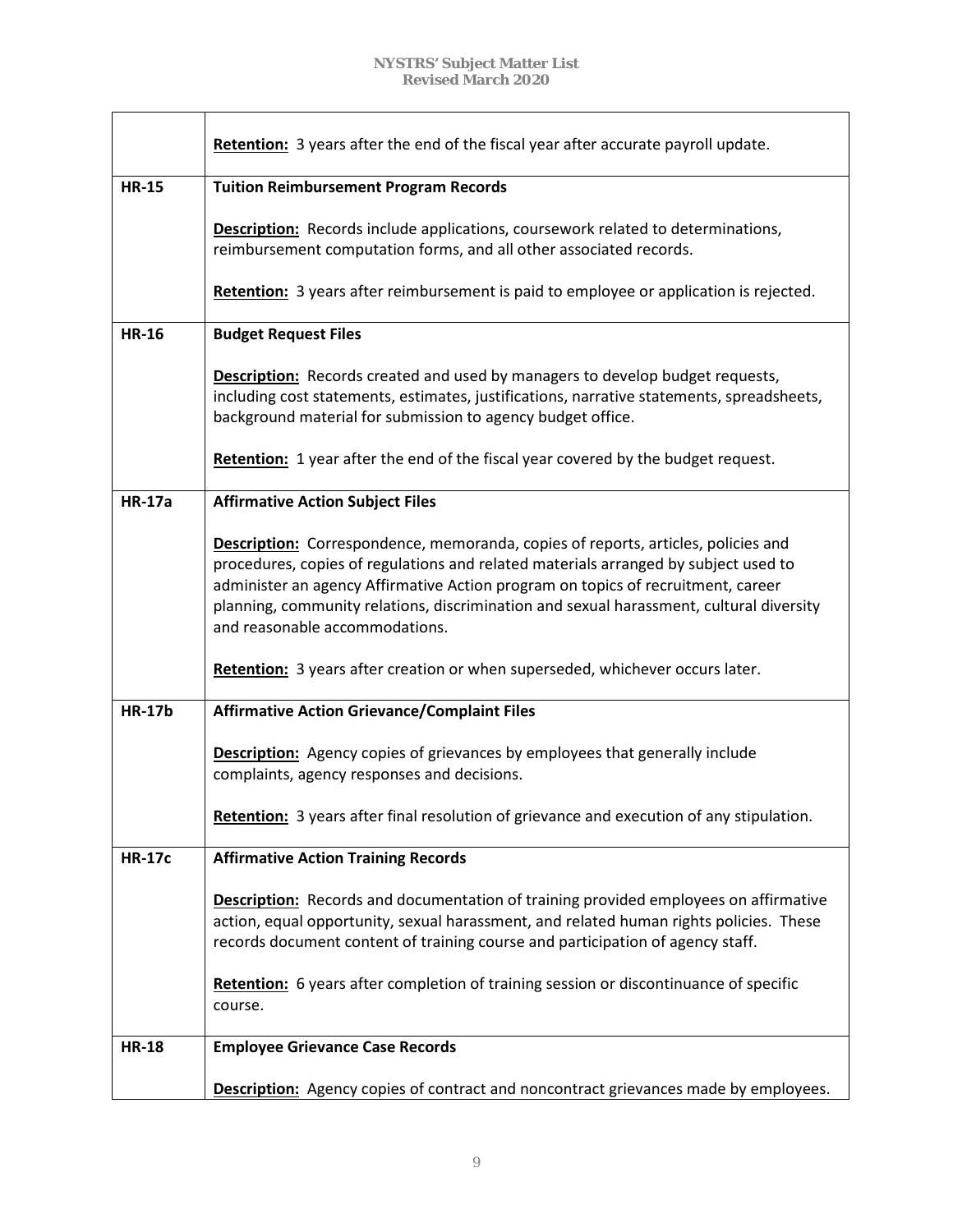|              | Retention: 10 years after final resolution of grievance.               |                                                                                                                                                                                   |
|--------------|------------------------------------------------------------------------|-----------------------------------------------------------------------------------------------------------------------------------------------------------------------------------|
| <b>HR-19</b> | <b>Disciplinary Action Records</b>                                     |                                                                                                                                                                                   |
|              | Retention: 10 years after final resolution of the disciplinary action. | <b>Description:</b> Records of disciplinary actions brought by agencies against their employees<br>and of disciplinary grievances files by employees in response to such actions. |
|              | Other: Or 6 years after employee terminates, whichever comes first.    |                                                                                                                                                                                   |
| <b>HR-20</b> | <b>Contract Negotiation Files</b>                                      |                                                                                                                                                                                   |
|              | contracts and other associated materials.                              | <b>Description:</b> Correspondence, negotiation notes, draft proposals, sign off<br>language/signature pages, union and management demands, research material, original           |
|              | Retention: 4 years after settlement of successor agreement/contract.   |                                                                                                                                                                                   |
| <b>HR-21</b> | <b>Injury and Illness Incident Logs and Summary Records</b>            |                                                                                                                                                                                   |
|              |                                                                        | Retention: 5 years after the end of the calendar year that the records cover.                                                                                                     |
|              |                                                                        |                                                                                                                                                                                   |
|              |                                                                        |                                                                                                                                                                                   |
|              |                                                                        | <b>Member Relations</b>                                                                                                                                                           |
| <b>MR-01</b> | <b>Deceased Member Records</b>                                         |                                                                                                                                                                                   |
|              | of member or annuitant in which no further benefit is payable.         | <b>Description:</b> Records of Teachers' Retirement System membership terminated by death                                                                                         |
|              | Retention: 7 years after the end of the fiscal year of final payment.  |                                                                                                                                                                                   |
| <b>MR-02</b> | <b>Ceased/Terminated Member Records</b>                                |                                                                                                                                                                                   |
|              |                                                                        | Description: Records of members in the Teachers' Retirement System terminated for<br>reasons other than death or retirement, on which no refund or other benefit is payable.      |
|              |                                                                        | Retention: 40 years after the end of the fiscal year membership ceased/terminated.                                                                                                |
| <b>MR-03</b> | <b>Member Relations Departmental Forms</b>                             |                                                                                                                                                                                   |
|              | units within the Member Relations division:                            | <b>NOTE:</b> There are many forms related to specific subjects that are used by the following                                                                                     |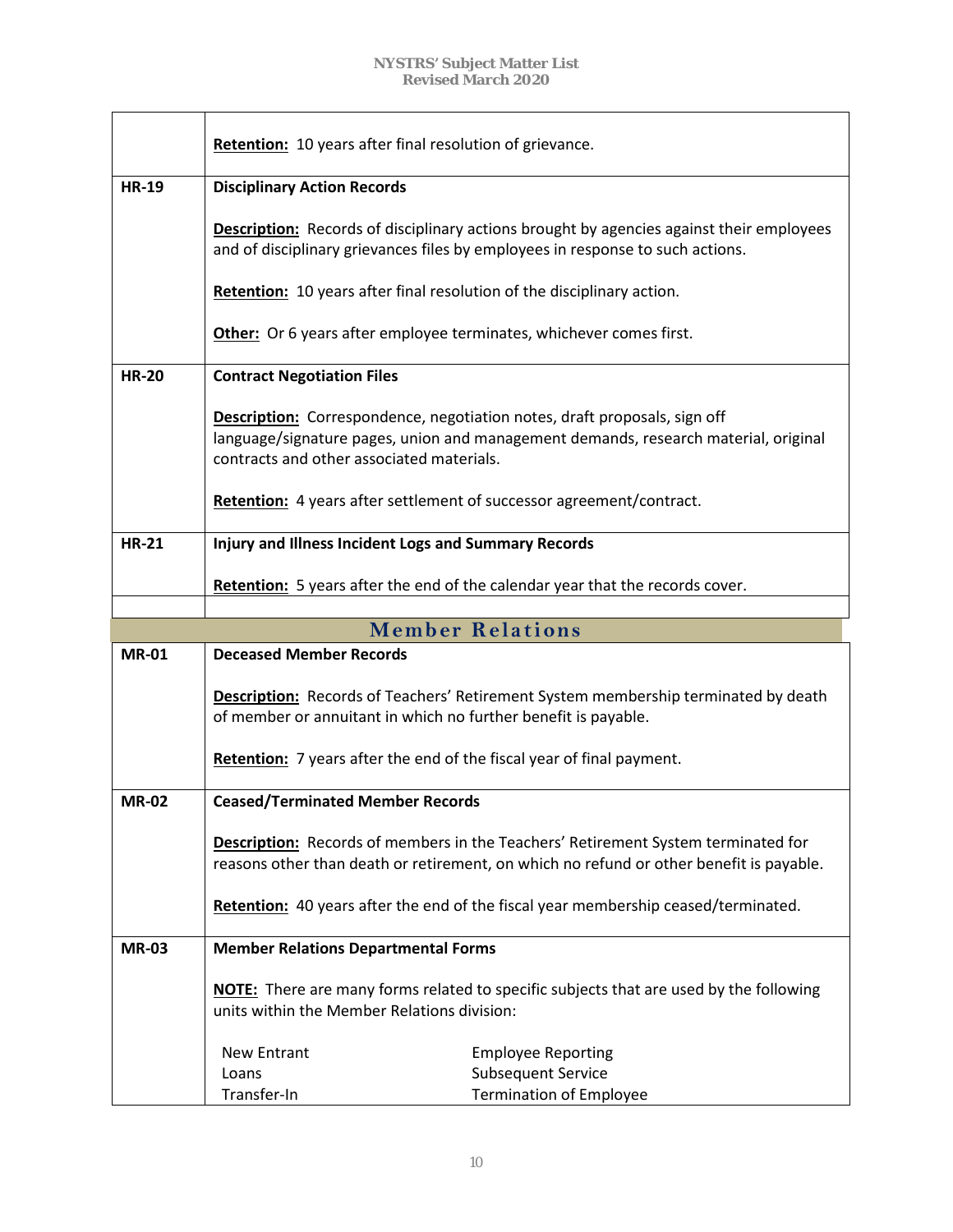| Transfer-Out                          | Estimate/Refund      |
|---------------------------------------|----------------------|
| <b>Tier Reinstatement</b>             | Service Retirement   |
| Name/Address Change                   | Death/Disability     |
| Direct Deposit                        | <b>Retired Death</b> |
| <b>Prior Service/Military Service</b> | <b>Resource Unit</b> |
| <b>Retired Member Service</b>         |                      |
|                                       |                      |
| Retention: Indefinite.                |                      |
|                                       |                      |

| <b>Public Information Office</b> |                                                                                                                                                                                                                                                          |  |
|----------------------------------|----------------------------------------------------------------------------------------------------------------------------------------------------------------------------------------------------------------------------------------------------------|--|
| <b>PIO-01</b>                    | <b>Press Release/Publication Files</b>                                                                                                                                                                                                                   |  |
|                                  | Retention: Keep 100 copies for 1 year; then transfer 10 copies of each to the State<br>Archives.                                                                                                                                                         |  |
| <b>PIO-02</b>                    | <b>Annual Reports Development File</b>                                                                                                                                                                                                                   |  |
|                                  | <b>Description:</b> Narrative reports on agency and program unit activities, statistical data and<br>summaries, drafts, charts, graphs, photographs, and related records used to prepare<br>agency Annual Reports, but excluding the reports themselves. |  |
|                                  | <b>Retention:</b> 3 years after publication of report.                                                                                                                                                                                                   |  |
| <b>PIO-03</b>                    | <b>Agency Annual Reports</b>                                                                                                                                                                                                                             |  |
|                                  | <b>Description:</b> Annual Reports prepared by agency describing functions, activities and<br>events of the past year.                                                                                                                                   |  |
|                                  | Retention: Keep 100 copies for 1 year; then transfer 10 copies of each report to the State<br>Archives.                                                                                                                                                  |  |
| <b>PIO-04</b>                    | <b>NYSTRS Forms</b>                                                                                                                                                                                                                                      |  |
|                                  | <b>Description:</b> Records created and maintained to control the creation, design and revision<br>of agency forms and documentation of the form review and approval process.                                                                            |  |
|                                  | <b>Retention:</b> 2 years after form is to be discontinued.                                                                                                                                                                                              |  |

| <b>Facility Services</b> |                                                              |
|--------------------------|--------------------------------------------------------------|
| <b>FS-01</b>             | <b>Supplies, Commodities and Part Inventories</b>            |
|                          | Retention: After the file is superseded or becomes obsolete. |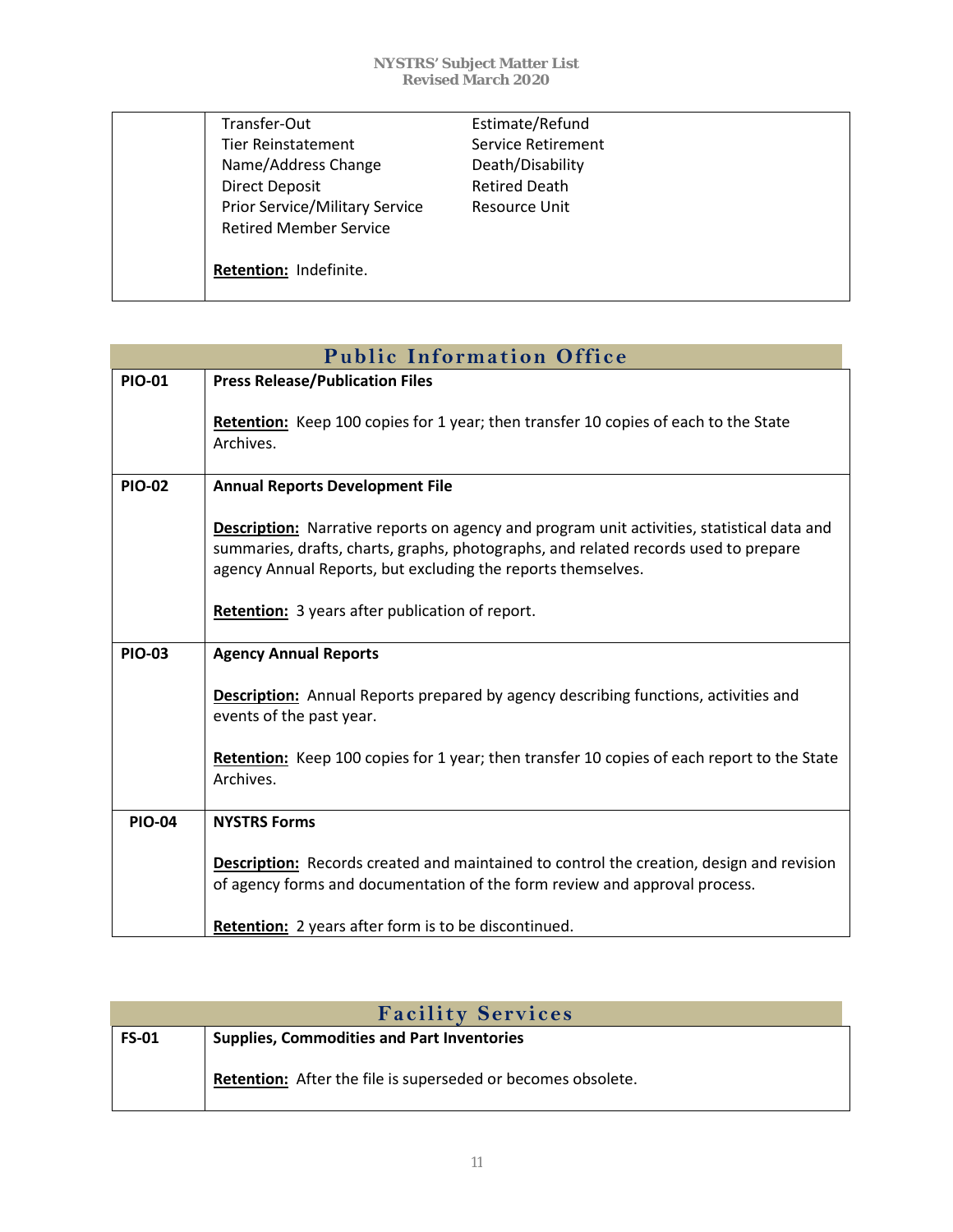| <b>FS-02</b> | <b>Supplies, Commodities and Parts Disbursement Records</b>                                                                                                                                                                                                                                      |
|--------------|--------------------------------------------------------------------------------------------------------------------------------------------------------------------------------------------------------------------------------------------------------------------------------------------------|
|              | Retention: 3 years after fiscal year after disbursement.                                                                                                                                                                                                                                         |
| <b>FS-03</b> | <b>Equipment Maintenance Records</b>                                                                                                                                                                                                                                                             |
|              | Retention: 3 years after equipment is sold, transferred or otherwise disposed.                                                                                                                                                                                                                   |
| <b>FS-04</b> | <b>Motor Vehicle Maintenance Records</b>                                                                                                                                                                                                                                                         |
|              | Retention: 3 years after vehicle is sold, transferred or otherwise disposed.                                                                                                                                                                                                                     |
| <b>FS-05</b> | <b>Facility Maintenance Work Order Files and Logs</b>                                                                                                                                                                                                                                            |
|              | Retention: 3 years after completion of work.                                                                                                                                                                                                                                                     |
| <b>FS-06</b> | <b>Maintenance/Operations Reference Drawings and Files</b>                                                                                                                                                                                                                                       |
|              | Retention: 3 years after the material is superseded by new drawings/manual or made<br>obsolete by replacement or disposal of equipment.                                                                                                                                                          |
| <b>FS-07</b> | <b>Systems Monitoring and Inspection Records</b>                                                                                                                                                                                                                                                 |
|              | Retention: 3 years after creation.                                                                                                                                                                                                                                                               |
| <b>FS-08</b> | <b>Facility Management Subject File</b>                                                                                                                                                                                                                                                          |
|              | <b>Description:</b> Records used to support agency facility management programs, consisting of<br>correspondence, memos, manuals, copies of policies and procedures, and related records<br>pertaining to maintenance and use of facilities.                                                     |
|              | Retention: Destroy after obsolete or superseded.                                                                                                                                                                                                                                                 |
| <b>FS-09</b> | <b>Toxic Substance Workplace Notification/Information Files</b>                                                                                                                                                                                                                                  |
|              | Description: Records documenting notification by agencies to employees of the existence<br>of toxic substances in the workplace and the potential effects of exposure to these<br>substances. This may include correspondence and memoranda, Material Safety Data<br>Sheets, or related records. |
|              | Retention: 40 years.                                                                                                                                                                                                                                                                             |
| <b>FS-10</b> | <b>Annual Occupational Injuries and Illness Surveys</b>                                                                                                                                                                                                                                          |
|              | <b>Description:</b> Agency copies of incident reports and annual statistical reports submitted to<br>the New York State Department of Labor.                                                                                                                                                     |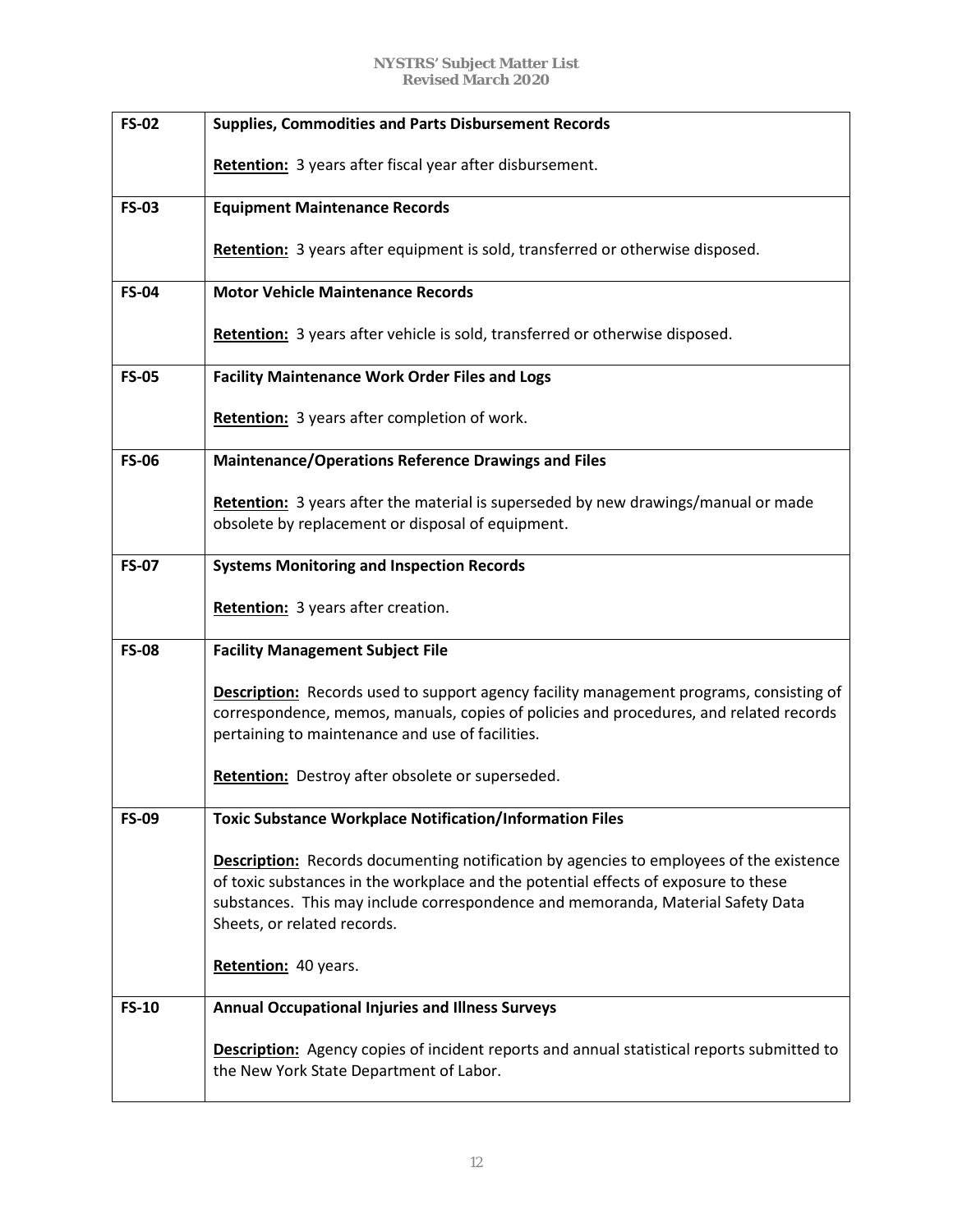|              | Retention: 1 year after submission to Department of Labor.                                                                                                                                                                                                                                                                                                                          |
|--------------|-------------------------------------------------------------------------------------------------------------------------------------------------------------------------------------------------------------------------------------------------------------------------------------------------------------------------------------------------------------------------------------|
| <b>FS-11</b> | <b>Facility Health and Safety Inspection Records</b>                                                                                                                                                                                                                                                                                                                                |
|              | <b>Description:</b> Notices of inspection, inspection reports, description of violations, remedial<br>action plans, correspondence, and memoranda documenting agency cooperation with the<br>New York State Department of Labor and agency efforts to comply with Department of<br>Labor findings and determinations.                                                               |
|              | Retention: 3 years after completion of inspection or any violations are remedied,<br>whichever is longer.                                                                                                                                                                                                                                                                           |
| <b>FS-12</b> | <b>Fire Code Compliance Records</b>                                                                                                                                                                                                                                                                                                                                                 |
|              | Retention: 3 years or until all violations are corrected, whichever occurs later.                                                                                                                                                                                                                                                                                                   |
|              | Other: Destroy code compliance certificates 3 years after they expire.                                                                                                                                                                                                                                                                                                              |
| $FS-13$      | <b>Fire Safety Program Records</b>                                                                                                                                                                                                                                                                                                                                                  |
|              | <b>Description:</b> Records concerning the establishment and administration of a network of<br>fire wardens, marshals and searchers, including lists of individuals serving in these<br>capacities, building diagrams, assignments, evacuation procedures and meeting records.                                                                                                      |
|              | Retention: 3 years after records are superseded or obsolete.                                                                                                                                                                                                                                                                                                                        |
| <b>FS-14</b> | <b>Building Admittance and Visitor Logs</b>                                                                                                                                                                                                                                                                                                                                         |
|              | Retention: 3 years                                                                                                                                                                                                                                                                                                                                                                  |
| <b>FS-15</b> | <b>Building Pass Records</b>                                                                                                                                                                                                                                                                                                                                                        |
|              | <b>Retention:</b> 3 years after passes are cancelled or become invalid.                                                                                                                                                                                                                                                                                                             |
| <b>FS-16</b> | <b>Incident and Investigation Records</b>                                                                                                                                                                                                                                                                                                                                           |
|              | Description: Agency copy of records documenting security-related incidents and<br>investigations by agency staff and external investigators. These records include but are<br>not limited to complaints, incident reports, accident reports, reports of stolen property,<br>investigation-related records, emergency response-related records, and correspondence<br>and memoranda. |
|              | Retention: 5 years after investigation closed or dropped.                                                                                                                                                                                                                                                                                                                           |
| <b>FS-17</b> | <b>Building Security Subject Files</b>                                                                                                                                                                                                                                                                                                                                              |
|              | <b>Description:</b> Reports, memoranda, correspondence, copies of policies and procedures,<br>background materials and related records used by agencies to support administration of<br>building security programs, arranged by subject.                                                                                                                                            |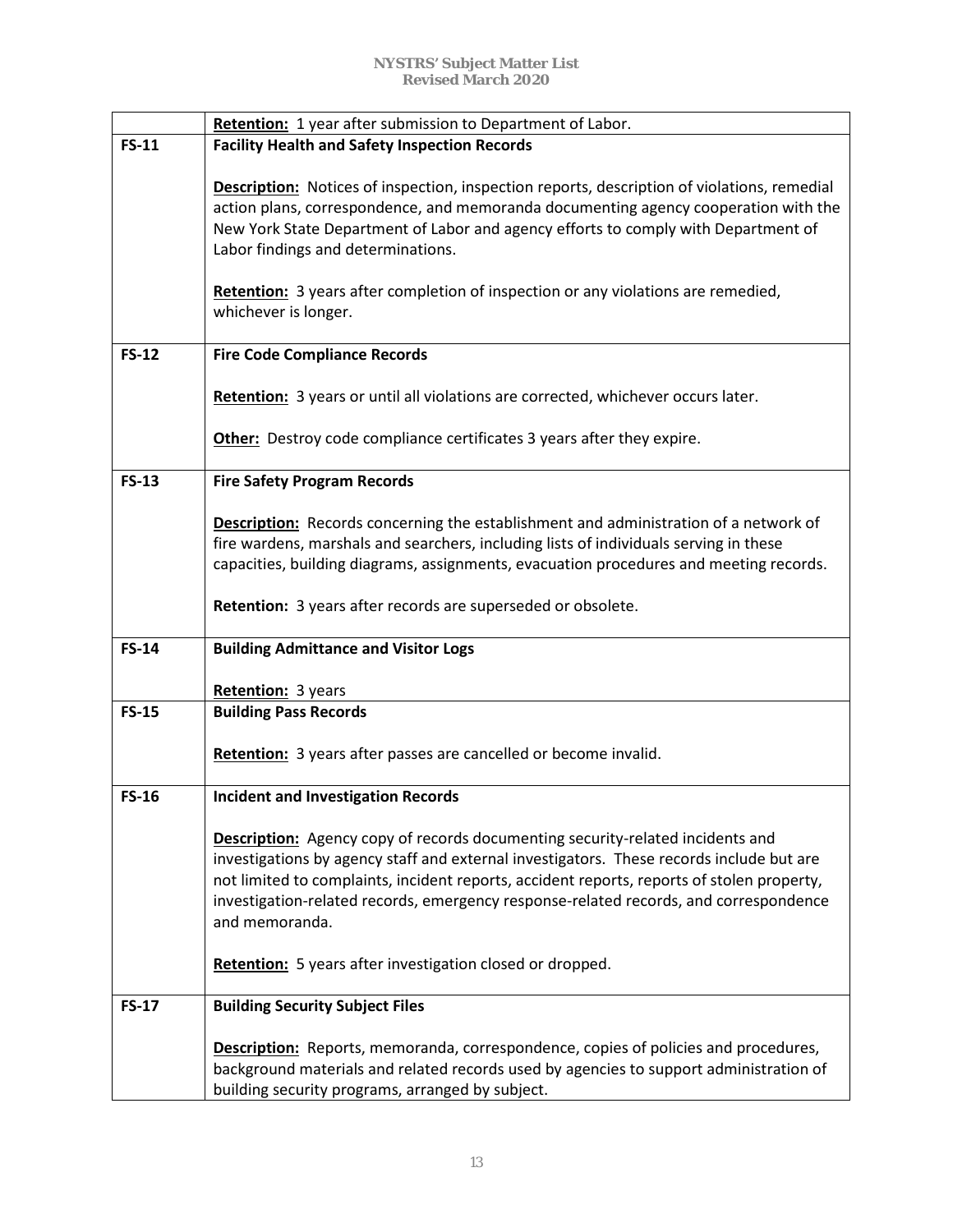|              | <b>Retention:</b> Destroy after records are obsolete or superseded. |
|--------------|---------------------------------------------------------------------|
| <b>FS-18</b> | <b>Mail Pick-up and Delivery Records</b>                            |
|              | <b>Retention:</b> 1 year after creation.                            |
| $FS-19$      | <b>Mail Services Subject File</b>                                   |
|              | Retention: Destroy after records are obsolete or superseded.        |
| <b>FS-20</b> | <b>Equipment and Furniture Inventories</b>                          |
|              | Retention: Destroy after inventories are superseded or obsolete.    |

| Finance      |                                                                                                                                                                                                                                                                                                                                                                                                                                       |  |
|--------------|---------------------------------------------------------------------------------------------------------------------------------------------------------------------------------------------------------------------------------------------------------------------------------------------------------------------------------------------------------------------------------------------------------------------------------------|--|
| <b>FN-01</b> | <b>General Subject and Correspondence Files</b>                                                                                                                                                                                                                                                                                                                                                                                       |  |
|              | <b>Retention:</b> 3 years after the end of the fiscal year.                                                                                                                                                                                                                                                                                                                                                                           |  |
| <b>FN-02</b> | <b>State Fiscal Policies and Procedures Records</b>                                                                                                                                                                                                                                                                                                                                                                                   |  |
|              | Description: Memoranda, rules, orders, directives, procedural instructions, regulations,<br>bulletins, notices, and any other instructions issued by the Office of the State Comptroller,<br>Division of Budget, Office of General Services, or other control agencies which are<br>directive in nature or explain policies or procedures relating to the fiscal and<br>administrative responsibilities of an agency's fiscal office. |  |
|              | Retention: Destroy after superseded or obsolete.                                                                                                                                                                                                                                                                                                                                                                                      |  |
| <b>FN-03</b> | <b>Routine Internal Status and Activity Reports</b>                                                                                                                                                                                                                                                                                                                                                                                   |  |
|              | <b>Description:</b> Internal statistical and narrative reports created by an agency on the routine<br>operations and functions of a fiscal office, including weekly, monthly and quarterly<br>reports used for operations, management analysis and planning.                                                                                                                                                                          |  |
|              | Retention: Destroy after report is updated, superseded or obsolete.                                                                                                                                                                                                                                                                                                                                                                   |  |
| <b>FN-04</b> | <b>Non-Routine Financial Reports and Studies</b>                                                                                                                                                                                                                                                                                                                                                                                      |  |
|              | <b>Description:</b> Reports and studies created for fiscal, accounting, and administrative review<br>or analysis by the agency, another state agency, a federal agency or an external party,<br>including equity and escrow reports, fringe benefit studies, facility usage reports, cost<br>comparison studies, sales reports, investment practice studies and other special reports<br>or studies.                                  |  |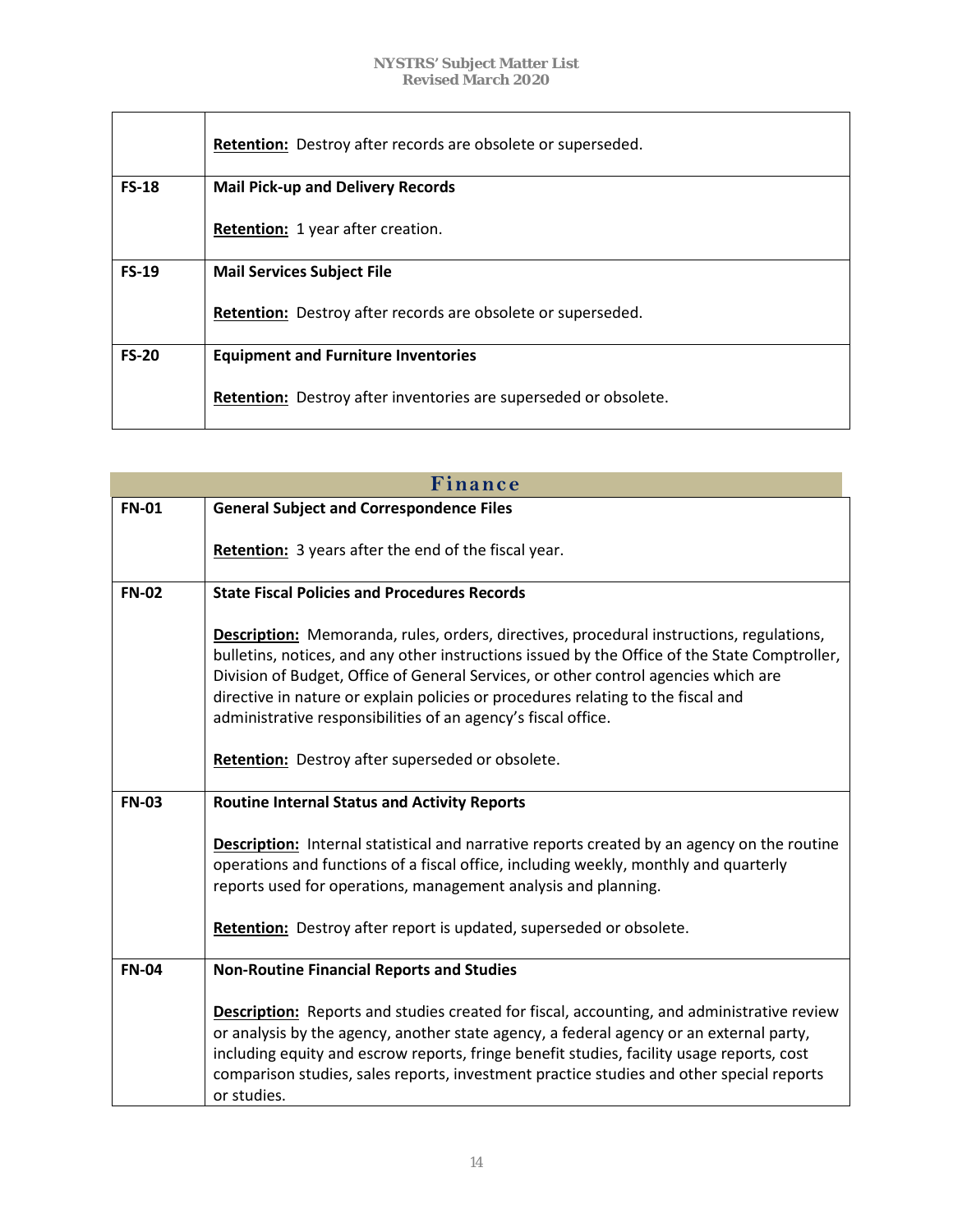|              | Retention: 3 years after end of fiscal year.                                                                                                                                                                                                                                            |
|--------------|-----------------------------------------------------------------------------------------------------------------------------------------------------------------------------------------------------------------------------------------------------------------------------------------|
| <b>FN-05</b> | <b>Audit Reports and Responses</b>                                                                                                                                                                                                                                                      |
|              | <b>Description:</b> Agency copies of audit reports created by the Office of the State<br>Comptroller, agency internal auditors, and other state, federal, or private agencies that<br>monitor, examine and verify the accounts and fiscal affairs of an agency and agency<br>responses. |
|              | Retention: 3 years after end of fiscal year.                                                                                                                                                                                                                                            |
| <b>FN-06</b> | <b>Reconciliation Work Papers</b>                                                                                                                                                                                                                                                       |
|              | Retention: 3 years after end of fiscal year.                                                                                                                                                                                                                                            |
| <b>FN-07</b> | <b>Purchase/Accounts Payable Related to Contracts</b>                                                                                                                                                                                                                                   |
|              | <b>Description:</b> Records related to the purchase of goods and services which require a<br>contract.                                                                                                                                                                                  |
|              | Retention: 7 years after expiration of contract or final payment, whichever is later.                                                                                                                                                                                                   |
| <b>FN-08</b> | <b>Purchase/Accounts Payable Not Related to Contracts</b>                                                                                                                                                                                                                               |
|              | <b>Description:</b> Records related to the purchase of goods and services which do not require                                                                                                                                                                                          |
|              | a contract.<br>Retention: 7 years after completion of program or purchase or final payment.                                                                                                                                                                                             |
| <b>FN-09</b> | Employee's Federal Withholding Allowance Certificate (W-4)                                                                                                                                                                                                                              |
|              | Retention: 4 years after due date of last tax return to which the certificate applied.                                                                                                                                                                                                  |
| <b>FN-10</b> | <b>Payroll Preprocessing Reports</b>                                                                                                                                                                                                                                                    |
|              | <b>Description:</b> Reports generated by payroll office to ascertain accuracy of payroll<br>information before the payroll is sent to the Office of the State Comptroller or<br>Department of Civil Service.                                                                            |
|              | <b>Retention:</b> Destroy after payroll is generated.                                                                                                                                                                                                                                   |
| <b>FN-11</b> | <b>Bi-Weekly Payroll Processing Records</b>                                                                                                                                                                                                                                             |
|              | <b>Description:</b> Records concerning detail bi-weekly payroll data by employee.                                                                                                                                                                                                       |
|              | Retention: 50 years after the end of fiscal year after accurate payroll.                                                                                                                                                                                                                |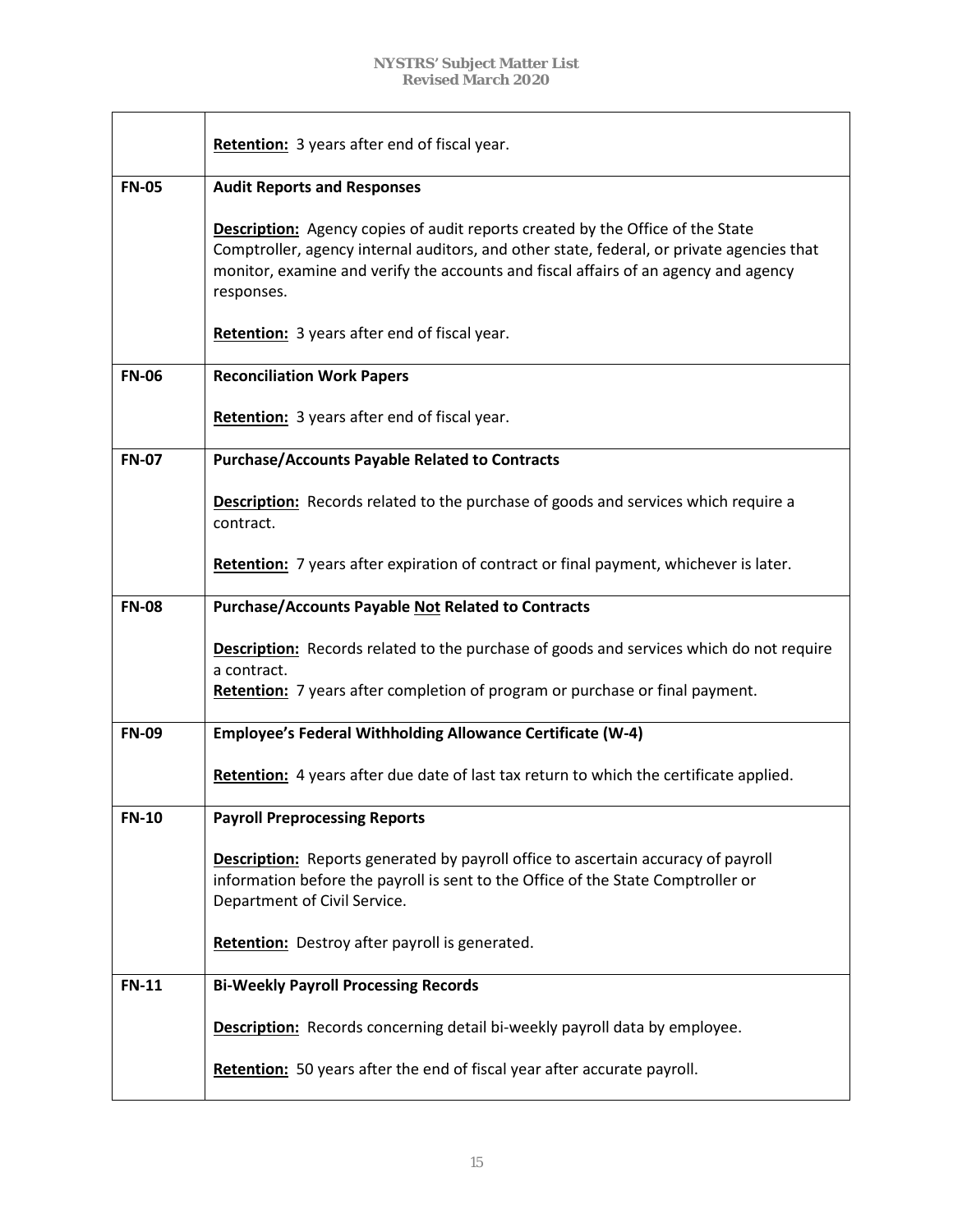| <b>FN-12</b> | <b>Employee Payroll Warrants/Registers</b>                                                                                                                                                                                                                                                                                                                                                                                    |
|--------------|-------------------------------------------------------------------------------------------------------------------------------------------------------------------------------------------------------------------------------------------------------------------------------------------------------------------------------------------------------------------------------------------------------------------------------|
|              | <b>Description:</b> Detailed year-to-date accounting information and transactions by mortgage.                                                                                                                                                                                                                                                                                                                                |
|              | Retention: 50 years after end of fiscal year after end of payroll period.                                                                                                                                                                                                                                                                                                                                                     |
| <b>FN-13</b> | <b>Employee Payroll Deduction/Direct Deposit Records</b>                                                                                                                                                                                                                                                                                                                                                                      |
|              | <b>Retention:</b> 3 years after deduction/direct deposit no longer in effect.                                                                                                                                                                                                                                                                                                                                                 |
| <b>FN-14</b> | <b>Revenue Accounting (Billing and Accounts Receivable) Records</b>                                                                                                                                                                                                                                                                                                                                                           |
|              | <b>Description:</b> Revenue accounting records of billing, receipt and subsequent disposition of<br>monies, including bills, invoices, cash receipt records, cash disbursement records,<br>cashier's reports, refunds of appropriations, report of monies received, reports of revenue<br>transfers, transmittals, master control records, journal vouchers and other related<br>records.                                     |
|              | Retention: 3 years after receipt of funds.                                                                                                                                                                                                                                                                                                                                                                                    |
| <b>FN-15</b> | <b>Revenue Bank Account Files</b>                                                                                                                                                                                                                                                                                                                                                                                             |
|              | Description: Records of bank transactions for revenue or income accounts.                                                                                                                                                                                                                                                                                                                                                     |
|              | Retention: 3 years after end of fiscal year.                                                                                                                                                                                                                                                                                                                                                                                  |
| <b>FN-16</b> | <b>Payment Bank Account Files</b>                                                                                                                                                                                                                                                                                                                                                                                             |
|              | <b>Description:</b> Records of bank transactions for payment.                                                                                                                                                                                                                                                                                                                                                                 |
|              | Retention: 3 years after end of the fiscal year, after payment.                                                                                                                                                                                                                                                                                                                                                               |
| <b>FN-17</b> | <b>Fixed Assets Inventory Files</b>                                                                                                                                                                                                                                                                                                                                                                                           |
|              | <b>Description:</b> Agency copies of records documenting purchase and ownership of property<br>meeting criteria for fixed assets as defined by the Statewide Fixed Asset Accounting<br>System under section 33 of the State Finance Law. Fixed assets include:<br>all land<br>land improvements costing over \$100,000<br>all buildings<br>all building renovations costing over \$100,000<br>equipment costing over \$15,000 |
|              | This series typically includes all input forms supplied by agencies to the Office of General<br>Services or when data is supplied in electronic form, including copies of data input<br>documents, as well as copies of purchase orders, vouchers, surplus property forms or<br>other records related to the purchase and disposition of the property.                                                                        |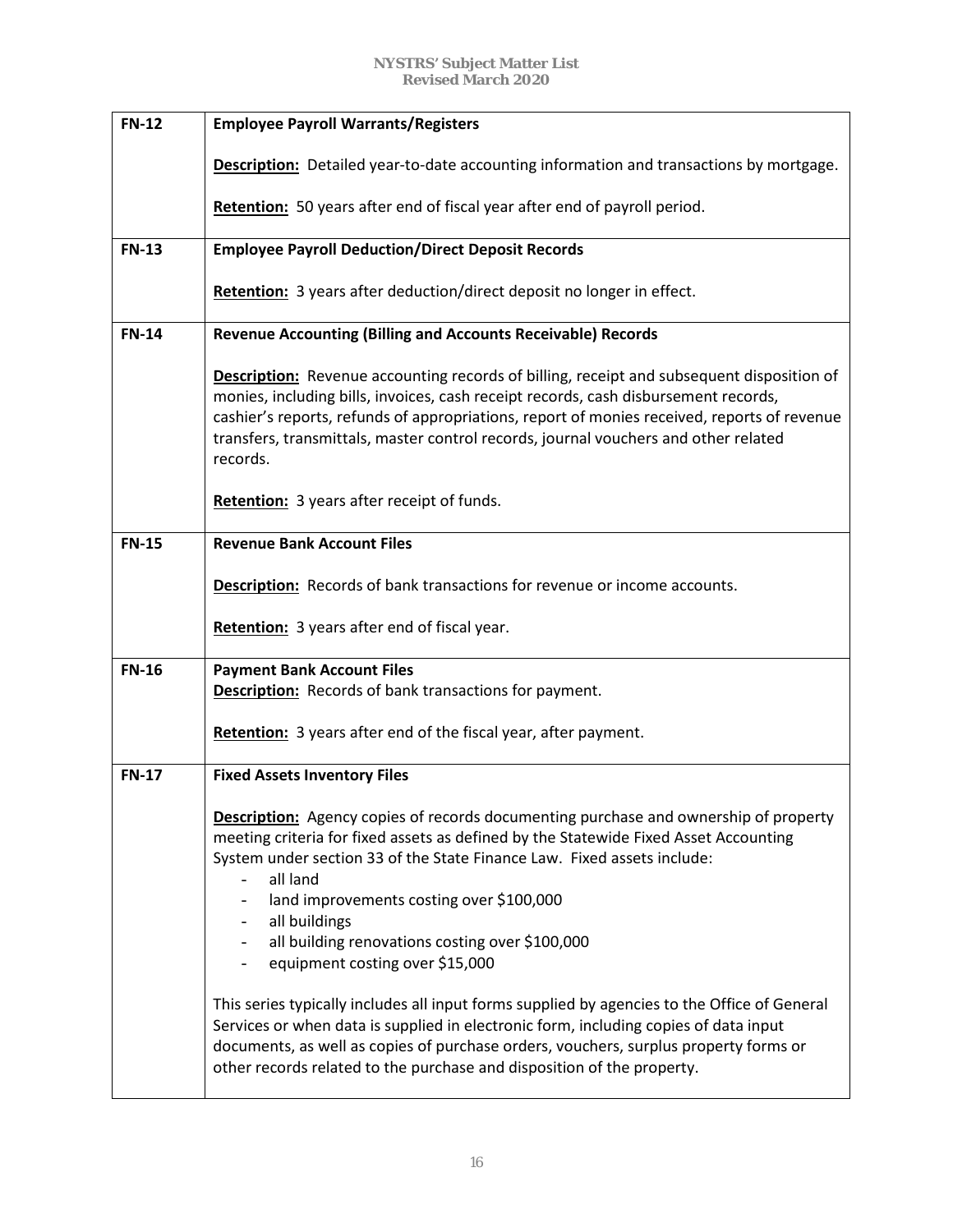|              | Retention: 3 years after end of fiscal year in which associated property was dispersed.       |
|--------------|-----------------------------------------------------------------------------------------------|
| <b>FN-18</b> | <b>Fixed Assets Update Reports</b>                                                            |
|              |                                                                                               |
|              | <b>Description:</b> Agency copies of computer-generated reports sent by the Office of General |
|              | Services to agencies documenting changes to assess under the Statewide Fixed Asset            |
|              | Accounting System.                                                                            |
|              |                                                                                               |
|              | Retention: Destroy after receipt of updated Fixed Asset Report from the Office of General     |
|              | Services.                                                                                     |
|              |                                                                                               |
| <b>FN-19</b> | <b>Fixed Assets Re-inventory Printouts</b>                                                    |
|              |                                                                                               |
|              | Description: Reports issued by the Office of General Services to agencies every 2 years       |
|              | detailing all agency fixed assets currently documented in the Statewide Fixed Asset           |
|              | Accounting System.                                                                            |
|              |                                                                                               |
|              | Retention: 3 years after report is superseded by new report.                                  |
|              |                                                                                               |
| <b>FN-20</b> | <b>Mortgage Accumulated Transaction Report</b>                                                |
|              |                                                                                               |
|              | Description: Detailed year-to-date accounting information and transactions by mortgage.       |
|              |                                                                                               |
|              | Retention: 10 years after end of fiscal year.                                                 |
|              |                                                                                               |
| <b>FN-21</b> | <b>Mortgage History</b>                                                                       |
|              |                                                                                               |
|              | Description: Detailed monthly accounting information by mortgage.                             |
|              |                                                                                               |
|              | Retention: 7 years after end of fiscal year.                                                  |
|              |                                                                                               |
| <b>FN-22</b> | <b>Mortgage Journals</b>                                                                      |
|              |                                                                                               |
|              | <b>Description:</b> Detailed system output from cash receipts, disbursements and adjustments  |
|              | to mortgages.                                                                                 |
|              |                                                                                               |
|              | Retention: 2 years after end of fiscal year.                                                  |
|              |                                                                                               |
| <b>FN-23</b> | <b>Investment Sales letters</b>                                                               |
|              |                                                                                               |
|              | <b>Description:</b> Letters authorizing the sale of stocks, bonds and options.                |
|              |                                                                                               |
|              | Retention: 7 years after end of fiscal year.                                                  |
|              |                                                                                               |
| <b>FN-24</b> | <b>Daily Cash Worksheet</b>                                                                   |
|              |                                                                                               |
|              | <b>Description:</b> Worksheets detailing all cash receipts and disbursements for a given day. |
|              |                                                                                               |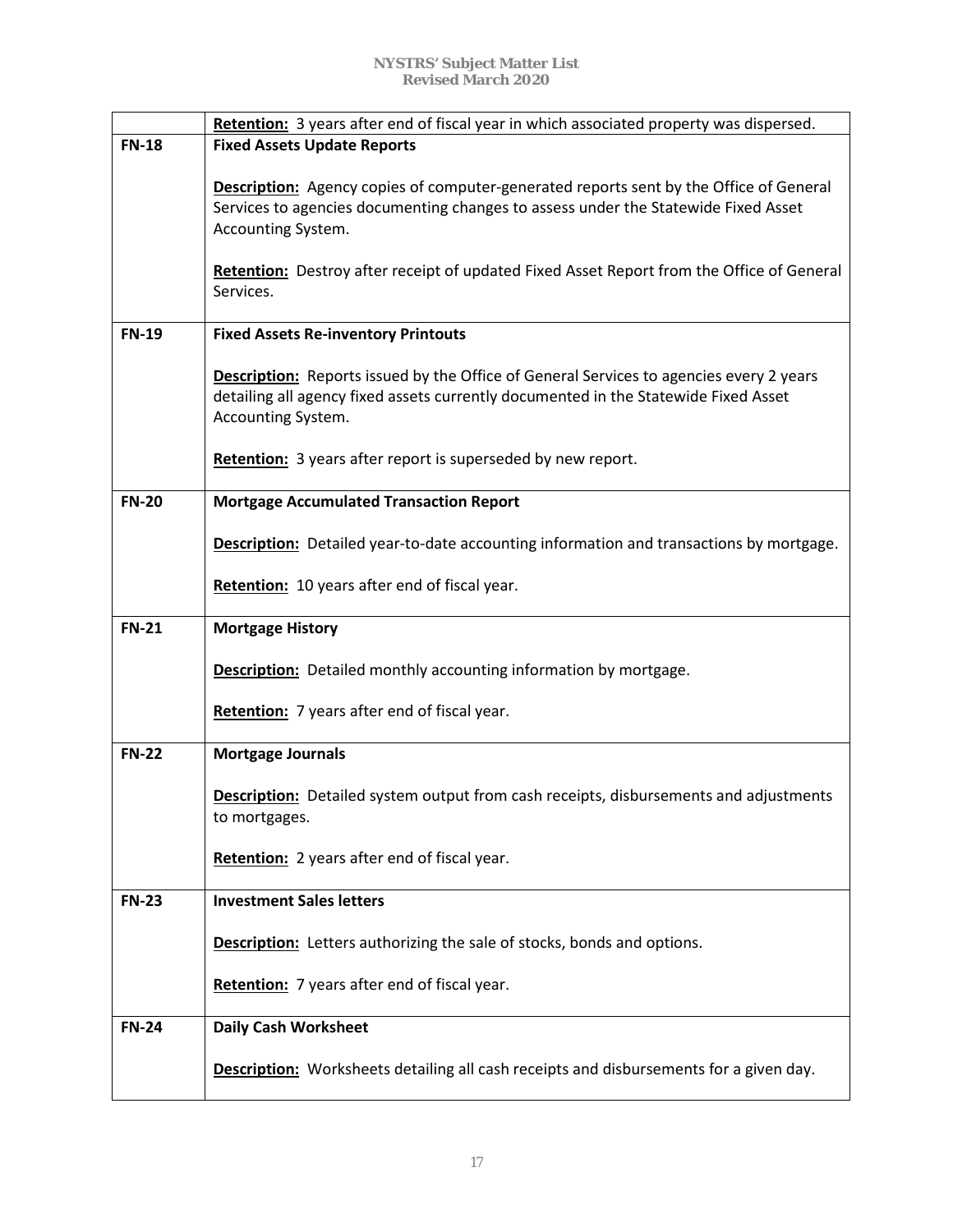|              | Retention: 7 years after the end of fiscal year.                                                |
|--------------|-------------------------------------------------------------------------------------------------|
| <b>FN-25</b> | <b>Long/Short Term Bond and Stock Records</b>                                                   |
|              | <b>Description:</b> Documents of monthly end inventories and monthly transaction reports as     |
|              | well as purchase and sell tickets related to stock and bond investments.                        |
|              |                                                                                                 |
|              | Retention: 10 years after the end of fiscal year.                                               |
| <b>FN-26</b> | <b>Mortgage Pass-Thru Reports</b>                                                               |
|              |                                                                                                 |
|              | Description: Monthly reports detailing the payments made, ending balances and other             |
|              | information concerning the System's investments in mortgage pass-thru bonds.                    |
|              |                                                                                                 |
|              | Retention: 7 years after the end of fiscal year.                                                |
|              |                                                                                                 |
| <b>FN-27</b> | <b>Securities Lending</b>                                                                       |
|              |                                                                                                 |
|              | <b>Description:</b> Daily detail and summary reports of security activity, as well as monthly   |
|              | income report and associated documents.                                                         |
|              |                                                                                                 |
|              | Retention: 7 years after the end of fiscal year.                                                |
|              |                                                                                                 |
| <b>FN-28</b> | <b>Real Estate Investments</b>                                                                  |
|              |                                                                                                 |
|              | <b>Description:</b> Commingled separate accounts (quarterly financial reports) monthly          |
|              | financial reports as well as monthly spreadsheets.                                              |
|              |                                                                                                 |
|              | Retention: 10 years after end of fiscal year; other purge; or, monthly spreadsheets after 7     |
|              | years.                                                                                          |
| <b>FN-29</b> | <b>Venture Capital and Investments</b>                                                          |
|              |                                                                                                 |
|              | <b>Description:</b> Quarterly financial reports related to venture capital activity and monthly |
|              | reports from fund managers concerning international equities as well as monthly reports         |
|              | and reports from custodial bank reconciliation to custodian bank from manager.                  |
|              |                                                                                                 |
|              | Retention: 10 years after end of fiscal year.                                                   |
|              |                                                                                                 |
| <b>FN-30</b> | <b>Commission Recapture</b>                                                                     |
|              |                                                                                                 |
|              | Description: Frank Russell Investment Company, fund manager and broker reports,                 |
|              | worksheets, income reconciliation, monthly summary and compliance reports related to            |
|              | commission recapture.                                                                           |
|              |                                                                                                 |
|              | Retention: 7 years after end of fiscal year.                                                    |
|              |                                                                                                 |
| <b>FN-31</b> | <b>Class Action Suits</b>                                                                       |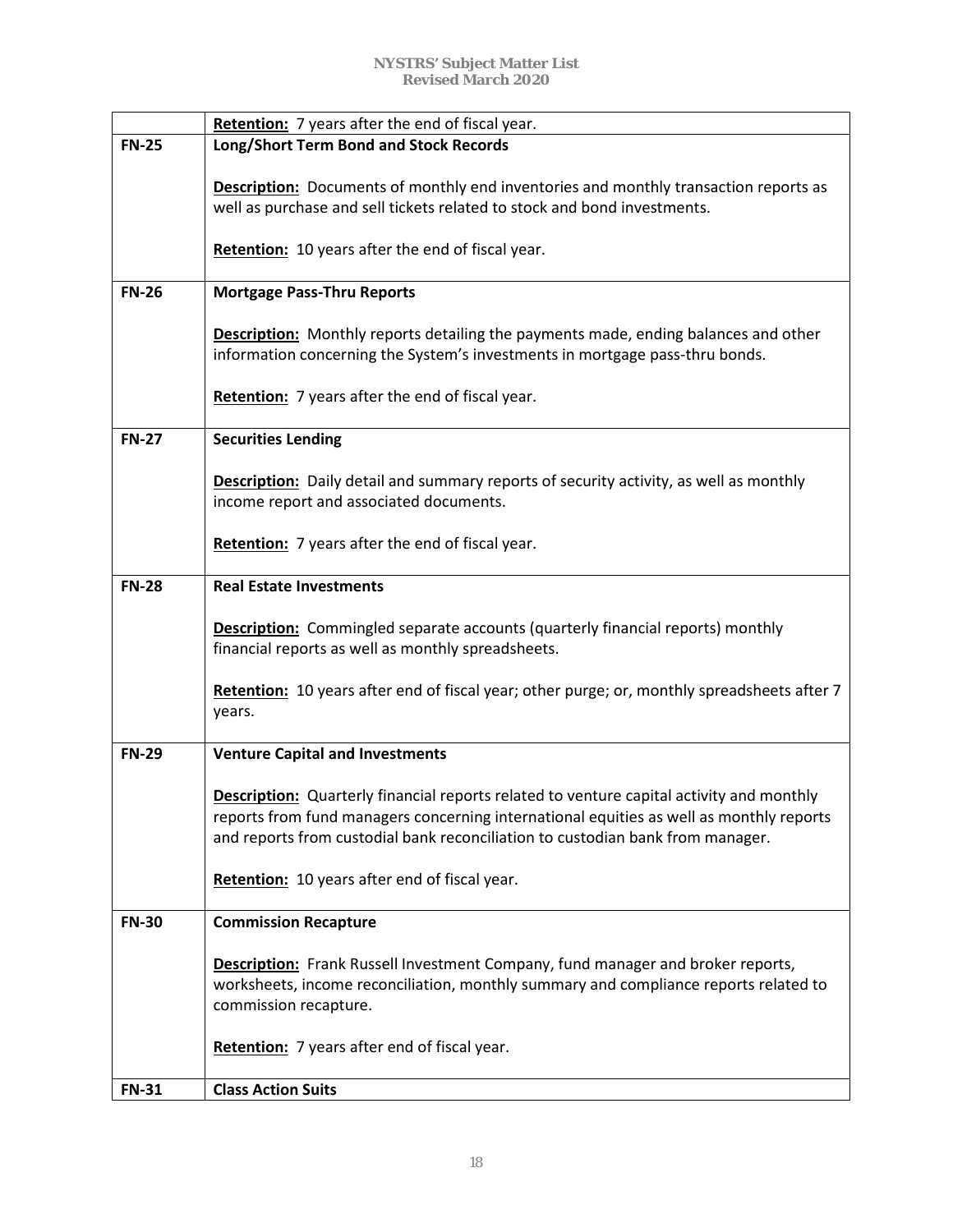|              | <b>Description:</b> Records related to class action suits that involve the agency joining other<br>investors in suits against funds or companies.                                                                                                             |
|--------------|---------------------------------------------------------------------------------------------------------------------------------------------------------------------------------------------------------------------------------------------------------------|
|              | Retention: 7 years after end of fiscal year.                                                                                                                                                                                                                  |
| <b>FN-32</b> | <b>Custodial Bank Reconciliation and Reports</b>                                                                                                                                                                                                              |
|              | <b>Description:</b> Monthly reconciliation related to NYSTRS stock and bond holdings to the<br>custodial bank inventory, as well as detail reports of daily custodial activity, trade<br>settlements, investment income, etc.                                 |
|              | Retention: 7 years after end of fiscal year.                                                                                                                                                                                                                  |
| <b>FN-33</b> | <b>Corporate Actions and Spin-off/Merger Sheets</b>                                                                                                                                                                                                           |
|              | <b>Description:</b> Instructions from fund managers on stock tenders/offers as well as<br>information, data and computations related to corporate spin-offs, mergers and other<br>activities.                                                                 |
|              | Retention: 7 years after end of fiscal year.                                                                                                                                                                                                                  |
| <b>FN-34</b> | <b>Journals/Journal Entries and Ledgers</b>                                                                                                                                                                                                                   |
|              | Description: Accounting journals, ledgers and trial balances, accounting entries (manual<br>and system generated) and associated accounting/fiscal reports reflecting the status of<br>appropriations/segregations, expenditures, disbursements and receipts. |
|              | Retention: 10 years after end of fiscal year.                                                                                                                                                                                                                 |
| <b>FN-35</b> | <b>Loan Non-Cash Slips and Trial Balance</b>                                                                                                                                                                                                                  |
|              | Description: Manual Adjustments to members' loans and report of loan balances by<br>member.                                                                                                                                                                   |
|              | Retention: 7 years after end of fiscal year.                                                                                                                                                                                                                  |
| <b>FN-36</b> | <b>Warrants</b>                                                                                                                                                                                                                                               |
|              | <b>Description:</b> Schedules authorizing disbursements to specific payees.                                                                                                                                                                                   |
|              | Retention: 10 years after end of fiscal year.                                                                                                                                                                                                                 |
| <b>FN-37</b> | <b>Member Information System (MIS) Records</b>                                                                                                                                                                                                                |
|              | <b>Description:</b> Payments and adjustments detail output of salary, service and contributions,<br>posted to members, including final posting and year-end interest credited trial balance.                                                                  |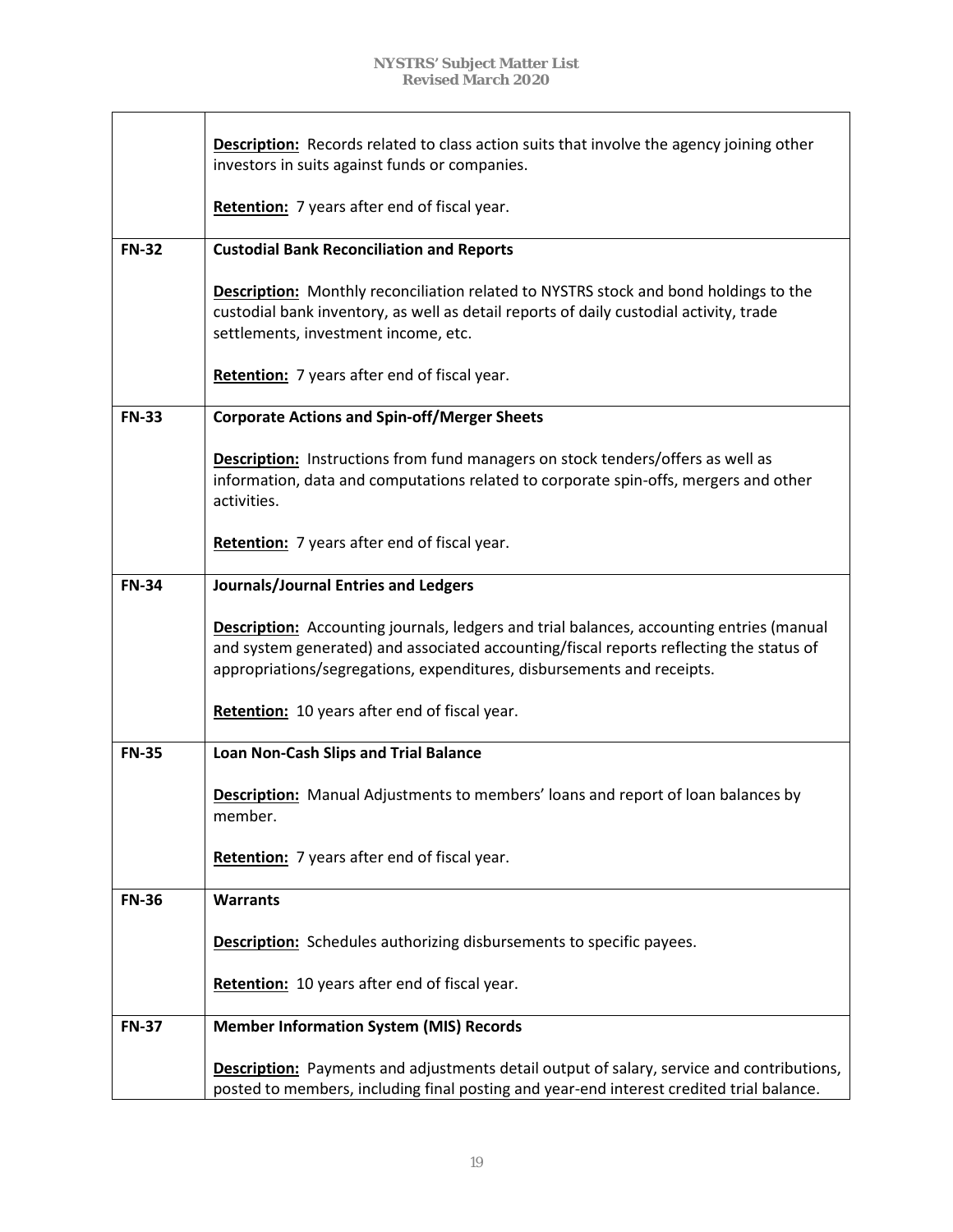|              | Retention: 7 years after end of fiscal year.                                                                                                                                                                       |
|--------------|--------------------------------------------------------------------------------------------------------------------------------------------------------------------------------------------------------------------|
| <b>FN-38</b> | <b>Cash and Loan Suspense Files</b>                                                                                                                                                                                |
|              | <b>Description:</b> Additions, deletions and listings of payments received from members, and<br>not yet credited to their member account and/or to their loan.                                                     |
|              | Retention: 7 years after end of fiscal year.                                                                                                                                                                       |
| <b>FN-39</b> | <b>Retiree Receivable</b>                                                                                                                                                                                          |
|              | Description: Detail of receivable activity resulting from overpayments to retirees.                                                                                                                                |
|              | Retention: 7 years after end of fiscal year.                                                                                                                                                                       |
| <b>FN-40</b> | Abandoned Accounts and Account 2515, 16, and 17                                                                                                                                                                    |
|              | <b>Description:</b> Listings by member of monies abandoned, additions and deletions, as well<br>as listings of un-cashed checks, additions and deletions.                                                          |
|              | Retention: 10 years after end of fiscal year.                                                                                                                                                                      |
| <b>FN-41</b> | Wage and Tax Statements (W-2's and 1099's)                                                                                                                                                                         |
|              | Retention: 4 years after end of related tax year taxes paid.                                                                                                                                                       |
| <b>FN-42</b> | <b>Retired Member Information System Payroll Files</b>                                                                                                                                                             |
|              | <b>Description:</b> Retired payroll warrant back-up payrolls, total output for warrant<br>verification, Medicare lists, NYSTRS payroll, list of retiree Medicare deductions, federal list<br>from Social Security. |
|              | Retention: 10 years after the end of fiscal year.                                                                                                                                                                  |
| <b>FN-43</b> | <b>Retired Member Payroll Adjustments, Tax Calculations and Backup</b>                                                                                                                                             |
|              | <b>Description:</b> Adjustments to retirement payrolls, output of federal income tax calculated<br>for retirement payrolls and backup for retirement payroll percentage payments.                                  |
|              | Retention: 7 years after end of fiscal year.                                                                                                                                                                       |
| <b>FN-44</b> | <b>Health Insurance Premiums (HIP) Reports</b>                                                                                                                                                                     |
|              | Retention: 7 years after end of fiscal year.                                                                                                                                                                       |
| <b>FN-45</b> | <b>Union and Other Payroll Deductions/Adjustments</b>                                                                                                                                                              |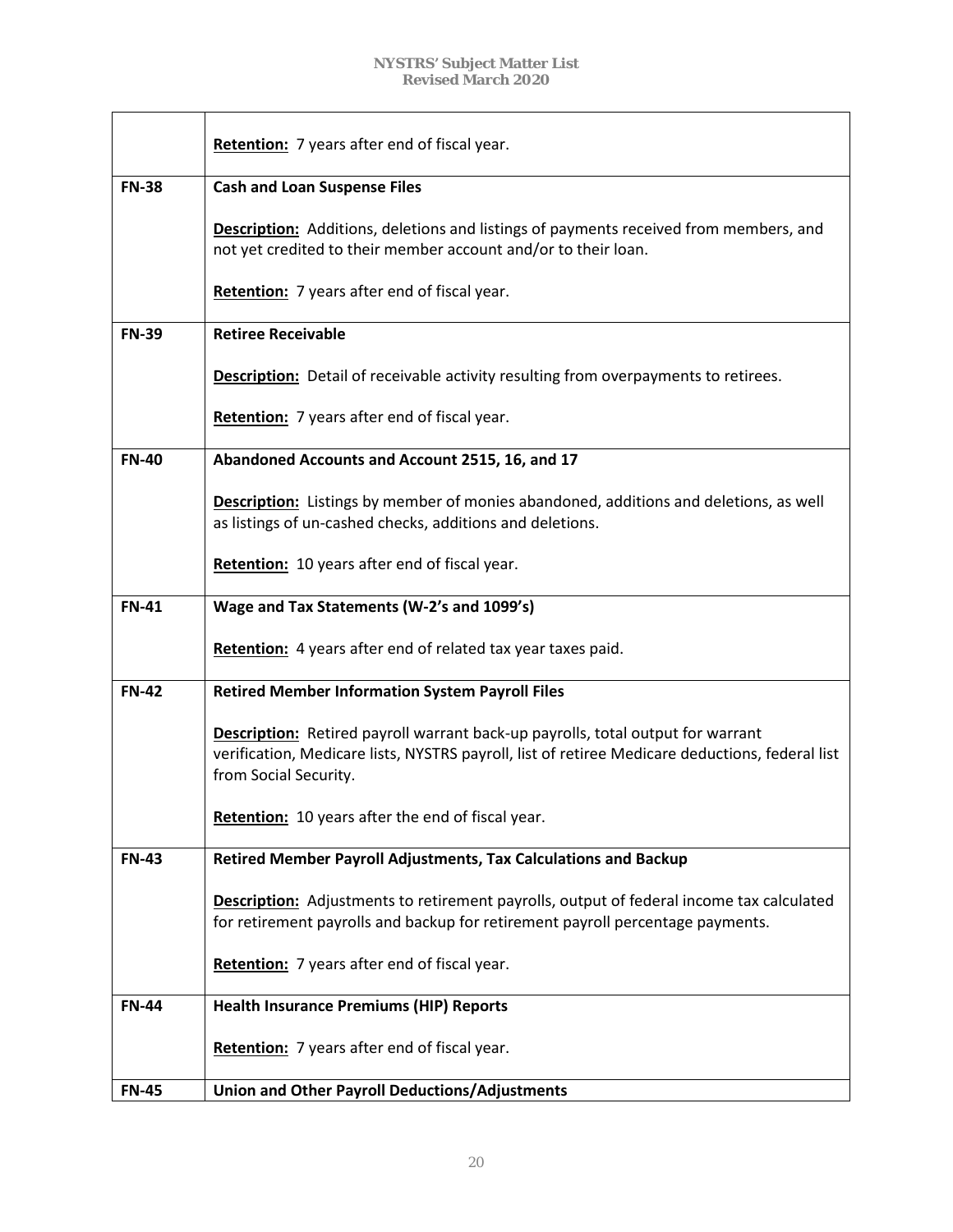|              | <b>Retention:</b> 7 years after end of fiscal year.                                                                                                                                                                                                                                                                                                                                                                                                                                                                                                                                            |
|--------------|------------------------------------------------------------------------------------------------------------------------------------------------------------------------------------------------------------------------------------------------------------------------------------------------------------------------------------------------------------------------------------------------------------------------------------------------------------------------------------------------------------------------------------------------------------------------------------------------|
| <b>FN-46</b> | <b>Payroll Operation Records</b>                                                                                                                                                                                                                                                                                                                                                                                                                                                                                                                                                               |
|              | <b>Description:</b> Input sheets, output totals for monthly retirement payroll direct deposit<br>prenotes, input sheets/output totals of letters to direct deposit retirees notifying them of<br>changes to net payment, form FIN-149 input sheets for retired payroll balance run, input<br>sheets/output totals of retirement payroll merge jobs, output totals updating benefit<br>payment history, retired payroll trial balance, totals of other deductions and federal taxes,<br>other deduction compare-monthly reports showing change.<br>Retention: 2 years after end of fiscal year. |
| <b>FN-47</b> | <b>Copies of Purchase Requests, Orders and Invoices</b>                                                                                                                                                                                                                                                                                                                                                                                                                                                                                                                                        |
|              | Retention: 5 years after final payment or lapse of funds or expiration of contract,<br>whichever occurs later.                                                                                                                                                                                                                                                                                                                                                                                                                                                                                 |
| <b>FN-48</b> | <b>Maintenance Contract Files</b>                                                                                                                                                                                                                                                                                                                                                                                                                                                                                                                                                              |
|              | <b>Retention:</b> Destroy after 10 years or 6 years after expiration of contract or final payment,<br>whichever is later.                                                                                                                                                                                                                                                                                                                                                                                                                                                                      |

| <b>Information Technology</b> |                                                                                                                                                                                                                                                                                              |
|-------------------------------|----------------------------------------------------------------------------------------------------------------------------------------------------------------------------------------------------------------------------------------------------------------------------------------------|
| <b>IT-01</b>                  | <b>Global Correspondence Application (GCA)</b>                                                                                                                                                                                                                                               |
|                               | Description: Correspondence, memos, reports and associated material concerning<br>various subjects/topics related to the administration of the IT Division                                                                                                                                   |
|                               | <b>Retention:</b> Destroy when obsolete or superseded.                                                                                                                                                                                                                                       |
| $IT-02$                       | <b>Information Resources Management and Data Processing Services Plans</b>                                                                                                                                                                                                                   |
|                               | <b>Description:</b> Agency IRM plans submitted to the Division of the Budget, data processing<br>services plans, strategic plans, and related records used to plan for information systems<br>development, technology acquisitions, data processing services provisions or related<br>areas. |
|                               | <b>Retention:</b> 3 years after plan is completed, superseded or revised                                                                                                                                                                                                                     |
| <b>IT-03</b>                  | <b>Product/Vendor and State Contract Reference Files</b>                                                                                                                                                                                                                                     |
|                               | <b>Description:</b> Information on data processing equipment, software and other products<br>and their vendors.                                                                                                                                                                              |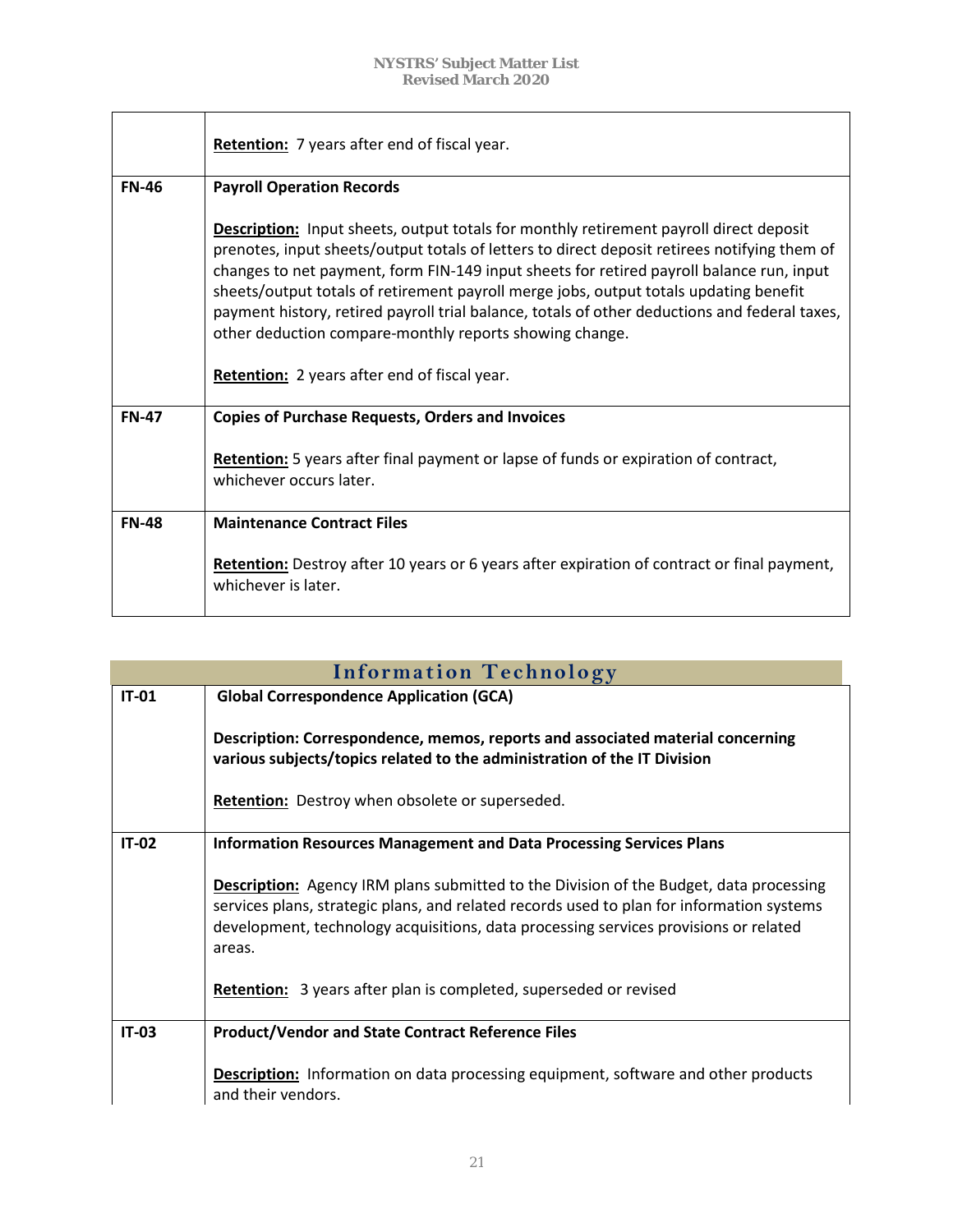|              | Retention: 1 year after the end of the fiscal year or when no longer needed. Master<br>contract information is maintained by the Finance department.                                                                                                                                                                                                                                                                  |
|--------------|-----------------------------------------------------------------------------------------------------------------------------------------------------------------------------------------------------------------------------------------------------------------------------------------------------------------------------------------------------------------------------------------------------------------------|
| <b>IT-04</b> | <b>Application Development Project Files</b>                                                                                                                                                                                                                                                                                                                                                                          |
|              | <b>Description:</b> Records created and used in the development, redesign or modification of<br>an automated system or application including project management records, status<br>reports, draft system or subsystem specification, draft user requirements and<br>specification.                                                                                                                                    |
|              | <b>Retention:</b> Minimum of 3 years after completion of development.                                                                                                                                                                                                                                                                                                                                                 |
| <b>IT-05</b> | <b>Data System Specification</b>                                                                                                                                                                                                                                                                                                                                                                                      |
|              | <b>Description:</b> User and operational documentation describing how an application system<br>operates from a functional user and data processing point of view including records of<br>documenting data entry, manipulation, output and retrieval records necessary for using<br>the system, including user guides, system or sub-system definitions, system flowcharts,<br>program descriptions and documentation. |
|              | Destroy when obsolete or superseded and essential data has been converted<br><b>Retention:</b><br>or saved.                                                                                                                                                                                                                                                                                                           |
| <b>IT-06</b> | <b>Automated Program Listing/Source Code</b>                                                                                                                                                                                                                                                                                                                                                                          |
|              | <b>Description:</b> Automated program code which generates the machine-language<br>instructions used to operate an automated information system.                                                                                                                                                                                                                                                                      |
|              | Retention: 3 system update cycles after code is superseded or replaced.                                                                                                                                                                                                                                                                                                                                               |
| <b>IT-07</b> | <b>Data Documentation</b>                                                                                                                                                                                                                                                                                                                                                                                             |
|              | <b>Description:</b> Records generally created during development or modification and<br>necessary to access, retrieve, manipulate and interpret data in an automated system<br>including data element dictionary, file layout, code book or table, and other records that<br>explain the meaning, purpose, structure, logical relationships, and origin of the data<br>elements.                                      |
|              | Retention: 3 years after discontinuance of system or application but not before system or<br>application's data is destroyed or transferred to a new structure or format.                                                                                                                                                                                                                                             |
| <b>IT-08</b> | <b>Technical Program Documentation</b>                                                                                                                                                                                                                                                                                                                                                                                |
|              | <b>Description:</b> Copy of program code, program flowcharts, program maintenance log,<br>system change notices, and other records that document modifications to computer<br>programs.                                                                                                                                                                                                                               |
|              | Retention: 1 year after replacement, modification, or related programs cease to be used.                                                                                                                                                                                                                                                                                                                              |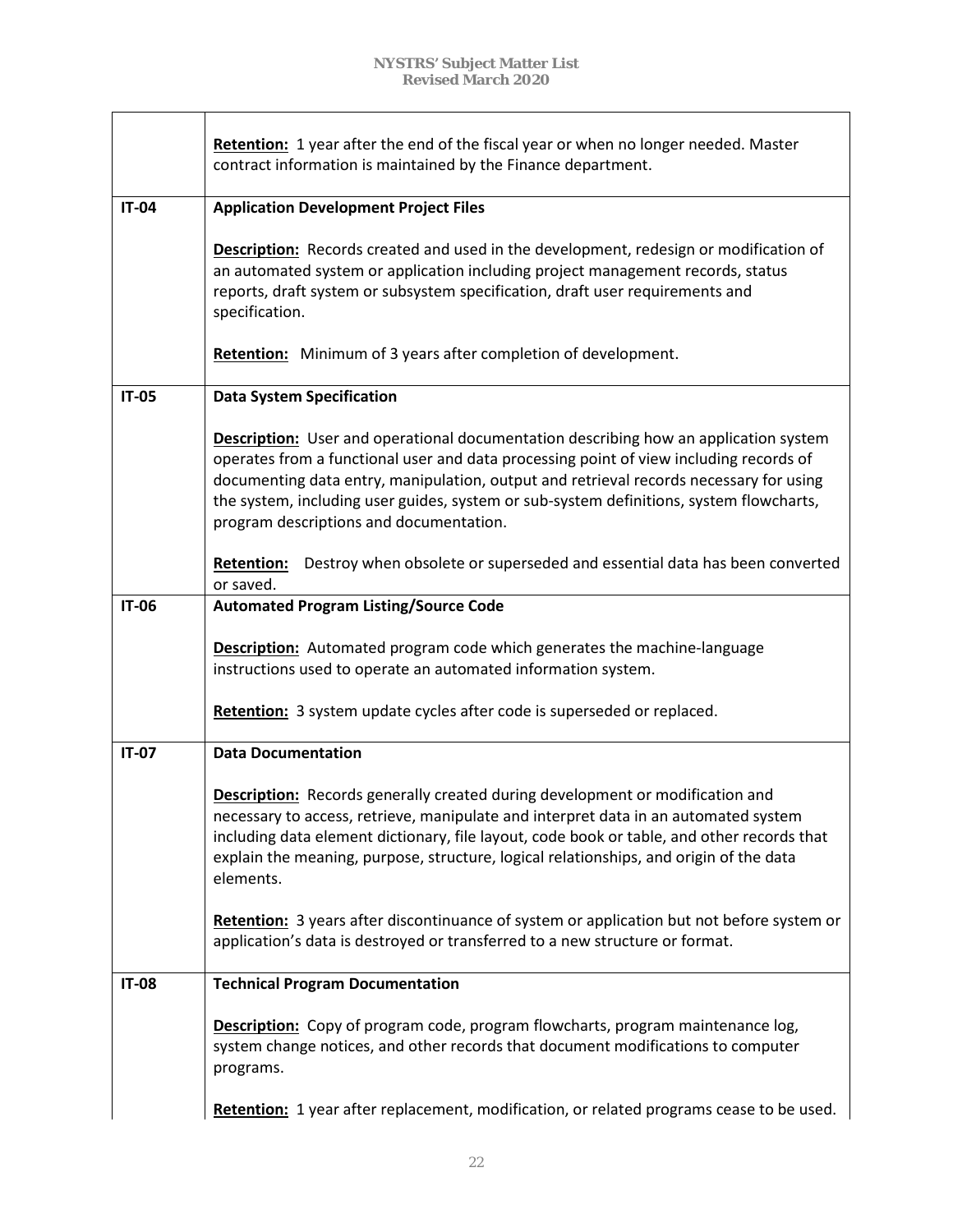| IT-09   | <b>Test Database File</b>                                                                                                                                                                                                                               |
|---------|---------------------------------------------------------------------------------------------------------------------------------------------------------------------------------------------------------------------------------------------------------|
|         | <b>Description:</b> Routine or benchmark data sets, related documentation and test results<br>constructed or used to test or develop a system.                                                                                                          |
|         | Retention: Destroy when no longer needed, but not before user accepts and<br>management reviews and approves test results.                                                                                                                              |
| $IT-10$ | <b>IS Operating Procedures</b>                                                                                                                                                                                                                          |
|         | <b>Description:</b> Records of procedure for the maintenance and operation of computer<br>equipment, production control, tape library, system backup, and other aspects of data<br>processing operation.                                                |
|         | Retention: Destroy after procedure is withdrawn, revised, updated or superseded.                                                                                                                                                                        |
| $IT-11$ | <b>IS Hardware Documentation</b>                                                                                                                                                                                                                        |
|         | <b>Description:</b> Records documenting the use, operation, and maintenance of an agency's<br>data processing equipment including operating manuals, hardware/operating system<br>requirements, hardware configurations, and equipment control systems. |
|         | Retention: Destroy after the agency no longer uses related hardware and all the data is<br>transferred to and made useable in new hardware environment, whichever is later.                                                                             |
| $IT-12$ | <b>Operating Systems and Hardware Conversion Plans</b>                                                                                                                                                                                                  |
|         | <b>Description:</b> Records relating to the replacement of equipment or computer operating<br>system.                                                                                                                                                   |
|         | Retention: Minimum of 1 year after successful conversion.                                                                                                                                                                                               |
| $IT-13$ | <b>Disaster Preparedness and Recovery Plans</b>                                                                                                                                                                                                         |
|         | <b>Description:</b> Records related to the protection and re-establishment of data processing<br>services and equipment in case of a disaster.                                                                                                          |
|         | Retention: Destroy after superseded by revised plan.                                                                                                                                                                                                    |
| $IT-14$ | <b>System Backup Files</b>                                                                                                                                                                                                                              |
|         | <b>Description:</b> Copies of production files or databases, application software, logs,<br>directories, and other records needed to restore a system in case of disaster or<br>inadvertent destruction.                                                |
|         | Retention: Destroy after 4 system backup cycles.                                                                                                                                                                                                        |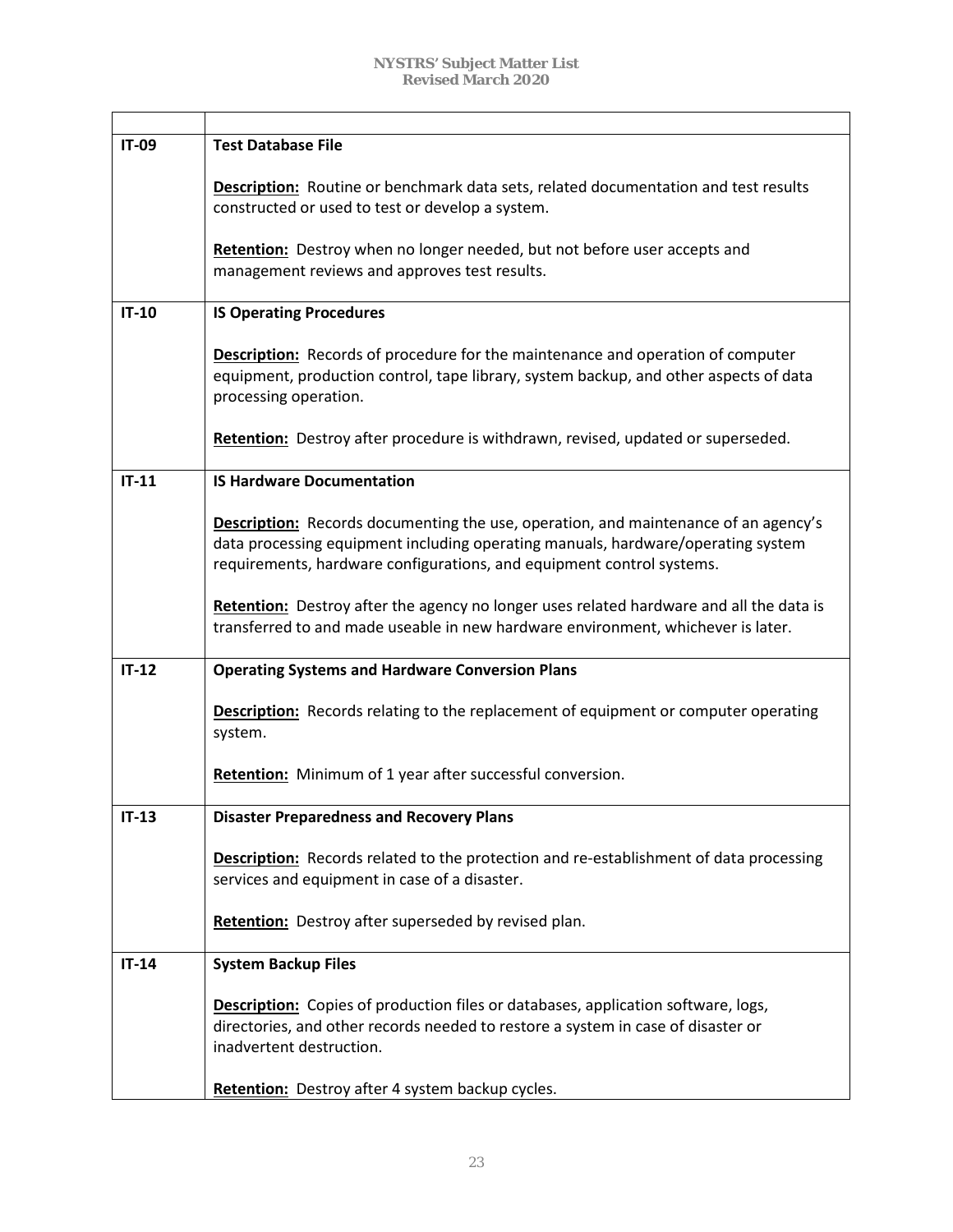| $IT-15$ | <b>System Usage File</b>                                                                                                                                                                                                                                                                                                                    |
|---------|---------------------------------------------------------------------------------------------------------------------------------------------------------------------------------------------------------------------------------------------------------------------------------------------------------------------------------------------|
|         | <b>Description:</b> Electronic files or automated logs created to monitor system usage including<br>but not limited to log-in files, system usage files, chargeback files, data entry logs, and<br>records of individual computer program usage.                                                                                            |
|         | Retention: Destroy after 3 system backup cycles or 5 years, whichever is later.                                                                                                                                                                                                                                                             |
| $IT-16$ | <b>Summary Computer Usage Reports</b>                                                                                                                                                                                                                                                                                                       |
|         | <b>Description:</b> Summary reports and other paper records created to document computer<br>usage for reporting or cost recovery purposes.                                                                                                                                                                                                  |
|         | <b>Retention:</b> Destroy 5 years after creation.                                                                                                                                                                                                                                                                                           |
| $IT-17$ | <b>Computer Run Scheduling Records</b>                                                                                                                                                                                                                                                                                                      |
|         | <b>Description:</b> Records used to schedule computer runs including daily schedules, run<br>reports, run requests, and other records documenting the successful completion of a run.                                                                                                                                                       |
|         | Retention: Destroy 5 years after obsolete.                                                                                                                                                                                                                                                                                                  |
| $IT-18$ | <b>Work/Intermediate Files</b>                                                                                                                                                                                                                                                                                                              |
|         | <b>Description:</b> Records used to facilitate the processing of a specific job/run or to create,<br>update, modify, transfer, manipulate, or sort data within an automated system when all<br>transactions are captured in a central file, valid transaction file, or database, and the file<br>is not retained to provide an audit trail. |
|         | Retention: Destroy 1 years after the transaction is completed.                                                                                                                                                                                                                                                                              |
| $IT-19$ | Audit Trail Files - each system has its own method and retention schedule                                                                                                                                                                                                                                                                   |
|         | <b>Description:</b> Data generated during the creation of audit logs                                                                                                                                                                                                                                                                        |
|         | Retention: Destroy after 3 database/master file backup cycles or 5 years, whichever is<br>later.                                                                                                                                                                                                                                            |
| $IT-20$ | <b>Automated Tape Library System File</b>                                                                                                                                                                                                                                                                                                   |
|         | Retention: Destroy after related records or media are destroyed or withdrawn from tape<br>library (network storage: 1 month).                                                                                                                                                                                                               |
| $IT-21$ | <b>Tape Library Control Records</b>                                                                                                                                                                                                                                                                                                         |
|         | Retention: Destroy after superseded (database: 10 days).                                                                                                                                                                                                                                                                                    |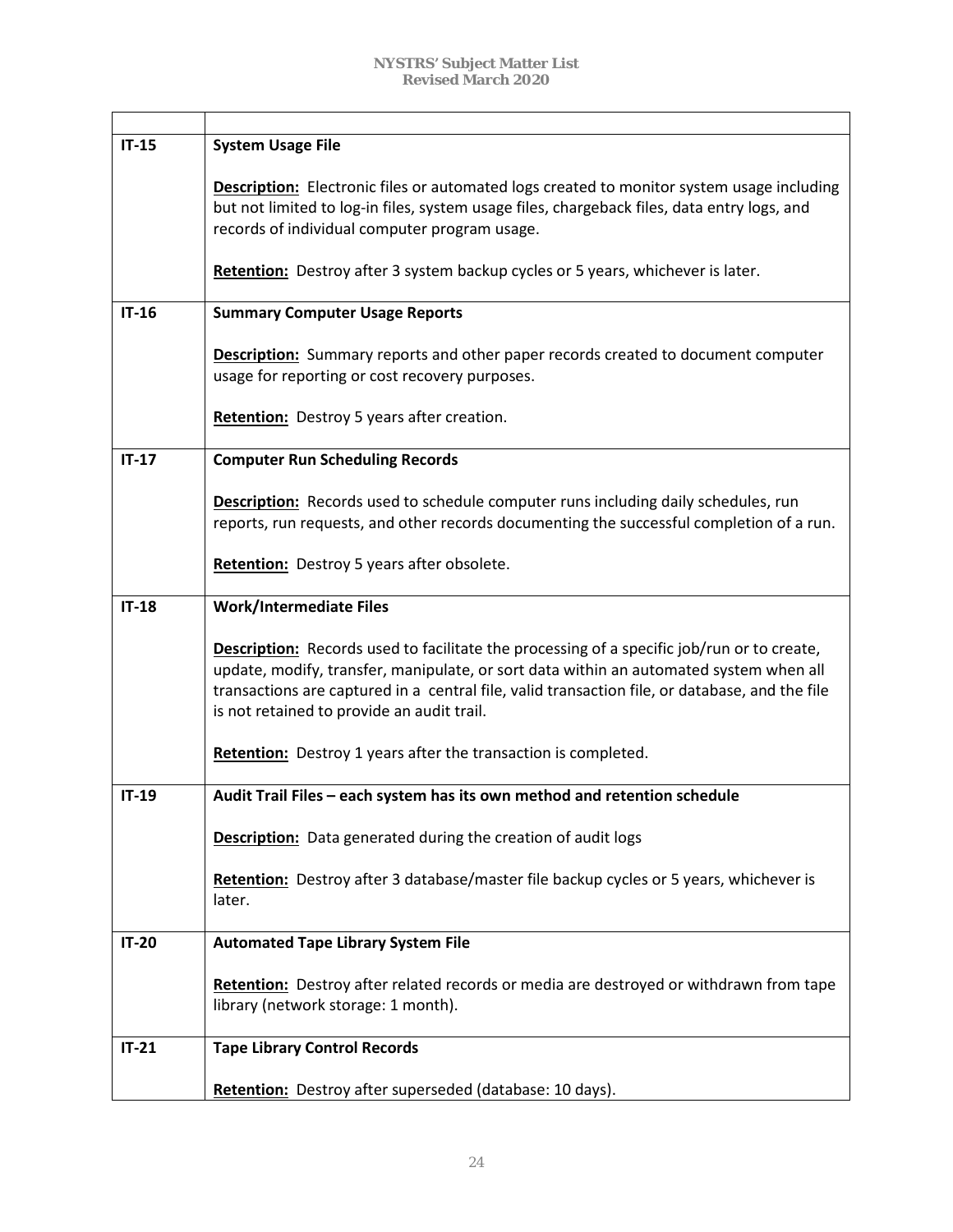| $IT-22$ | <b>Data/Database Dictionary Records</b>                                                                                                                                                                                                                                                                                                                                                                                                                                                                                                                   |
|---------|-----------------------------------------------------------------------------------------------------------------------------------------------------------------------------------------------------------------------------------------------------------------------------------------------------------------------------------------------------------------------------------------------------------------------------------------------------------------------------------------------------------------------------------------------------------|
|         | <b>Description:</b> Usually in an automated system, used to manage data in an agency's<br>information systems including information on data element definitions, data structure or<br>file layout, code tables, and other data attribute information or records that explain the<br>meaning, purpose, logical relationships, ownership, use or origin of data.<br>Retention: Destroy after discontinuance or modifications of the related applications but<br>not before the application's data is destroyed or transferred to a new structure or format. |
| $IT-23$ | <b>Data/Database Dictionary Report</b>                                                                                                                                                                                                                                                                                                                                                                                                                                                                                                                    |
|         | <b>Description:</b> Periodic printouts from a data/database dictionary system including data<br>element attribute reports, database schema, and related records used for reference<br>purposes.                                                                                                                                                                                                                                                                                                                                                           |
|         | Retention: Destroy when superseded or no longer used by agency.                                                                                                                                                                                                                                                                                                                                                                                                                                                                                           |
| $IT-24$ | <b>Site/Equipment Support Files</b><br><b>Description:</b> Records documenting support services provided to specific data processing<br>equipment or installations including site visit reports, program and equipment service<br>reports, service histories, and correspondence and memoranda.                                                                                                                                                                                                                                                           |
|         | Retention: Destroy site visit reports, problem and equipment service reports, and routine<br>correspondence and memoranda 3 years after creation. Destroy service history and other<br>summary records after the related equipment is no longer in use.                                                                                                                                                                                                                                                                                                   |
| $IT-25$ | <b>Help Desk Logs and Reports</b>                                                                                                                                                                                                                                                                                                                                                                                                                                                                                                                         |
|         | Retention: 1 year after creation or when no longer needed, whichever is later.                                                                                                                                                                                                                                                                                                                                                                                                                                                                            |
| $IT-26$ | <b>Network Site/Equipment Support Files</b>                                                                                                                                                                                                                                                                                                                                                                                                                                                                                                               |
|         | <b>Description:</b> Records documenting support services provided to specific sites and<br>computer to computer interfaces on a network including site visit reports, trouble reports,<br>service histories, and correspondence and memoranda.                                                                                                                                                                                                                                                                                                            |
|         | Retention: Destroy site visit reports, trouble reports, and routine correspondence 3 years<br>after creation. Destroy service histories and other summary records after the related<br>equipment or site is no longer in use.                                                                                                                                                                                                                                                                                                                             |
| $IT-27$ | <b>Network Implementation Project Files</b>                                                                                                                                                                                                                                                                                                                                                                                                                                                                                                               |
|         | <b>Description:</b> Agency records used to plan and implement a network including reports,<br>justifications, working diagrams of proposed network, wiring schematics and diagrams.                                                                                                                                                                                                                                                                                                                                                                       |